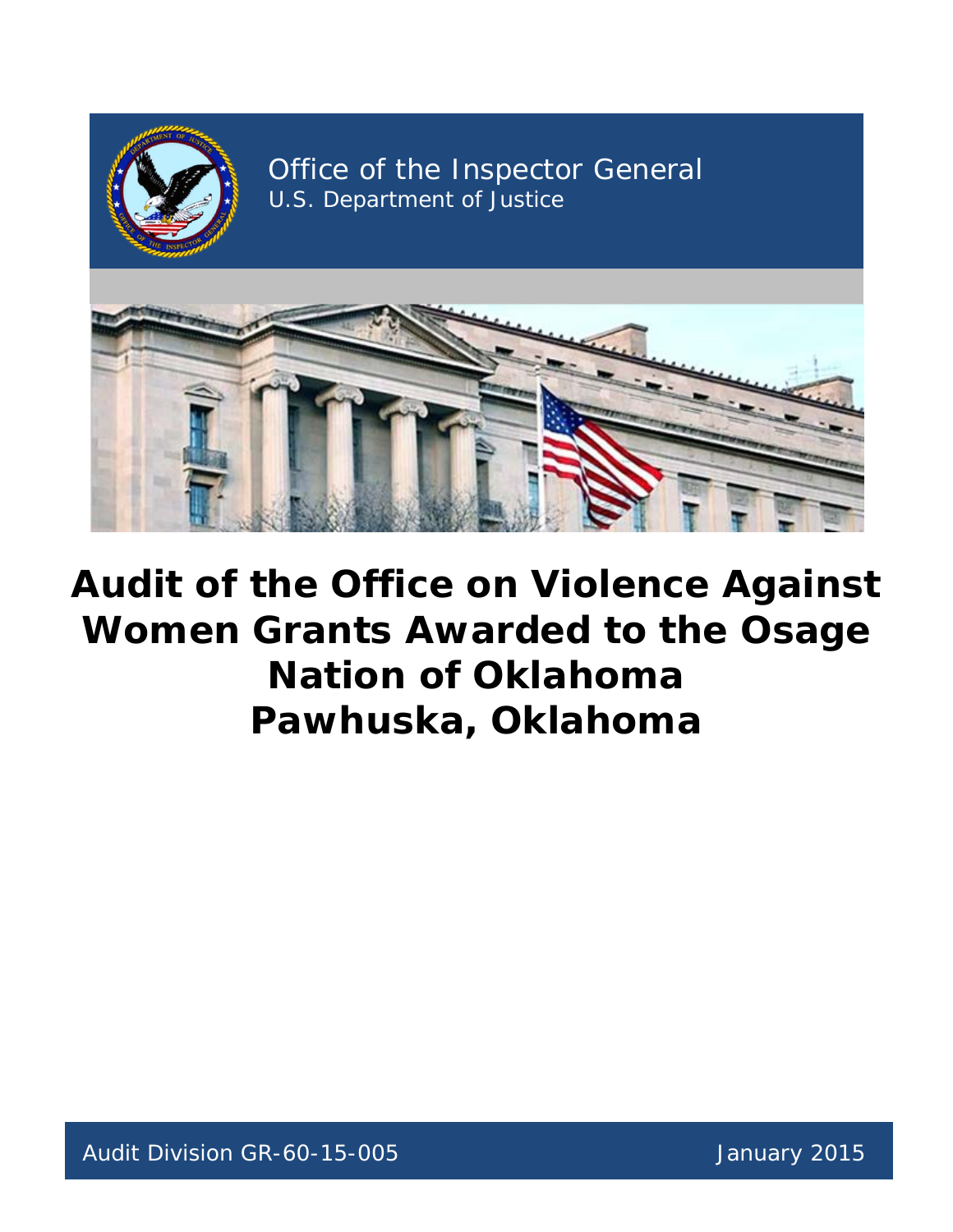### **AUDIT OF THE OFFICE ON VIOLENCE AGAINST WOMEN GRANTS AWARDED TO THE OSAGE NATION OF OKLAHOMA PAWHUSKA, OKLAHOMA**

### **EXECUTIVE SUMMARY**

 Division, has completed an audit of three grants totaling \$2,539,545 awarded by The U.S. Department of Justice, Office of the Inspector General, Audit the Office on Violence Against Women (OVW) to the Osage Nation of Oklahoma (Osage), as shown in the table.

#### **TABLE**

|                     |                   | <b>PROJECT START</b> | <b>PROJECT</b>  |               |
|---------------------|-------------------|----------------------|-----------------|---------------|
| <b>AWARD NUMBER</b> | <b>AWARD DATE</b> | <b>DATE</b>          | <b>END DATE</b> | <b>AMOUNT</b> |
| 2007-TW-AX-0008     | 09/17/2007        | 09/01/2007           | 06/30/2011      | \$865,878     |
| 2009-EG-S6-0029     | 09/21/2009        | 07/01/2009           | 06/30/2012      | 773,667       |
| 2011-TW-AX-0026     | 09/14/2011        | 10/01/2011           | 09/30/2014      | 900,000       |
|                     |                   |                      | Total:          | \$2.539.545   |

#### **GRANTS AWARDED TO OSAGE**

Source: OJP Grant Management System (GMS)

 $\overline{a}$ 

 The grants awarded to Osage provide the opportunity to develop and strengthen effective responses to violence against women.<sup>1</sup> The Grants to Indian Tribal Governments Program (Tribal Governments Program) is designed to fulfill the three goals of Title IX of the Violence Against Women Act of 2005: (1) to decrease the incidence of violent crime against Indian women; (2) to strengthen the capacity of Indian tribes to exercise their sovereign authority to respond to violent crimes committed against Indian women; and (3) to ensure that perpetrators of violent crimes committed against Indian women are held accountable for their criminal behavior.

 grants were allowable, supported, and in accordance with applicable laws, regulations, guidelines, and terms and conditions of the award. The objective of end-date activities; (8) property management; and (9) grant requirements. We The purpose of the audit was to determine whether costs claimed under the the audit was to assess performance in the key areas of grant management that are applicable and appropriate for the grants under review. These areas included: (1) internal control environment; (2) drawdowns; (3) grant expenditures, including personnel and fringe costs; (4) budget management and control; (5) financial and progress reports; (6) program performance and accomplishments; (7) post grant determined that program income, matching costs, and monitoring of subgrantees and contractors were not applicable to these awards.

<span id="page-1-0"></span> $1$  Grant 2009-EG-S6-0029 was a Tribal Grant Program awarded under the American Recovery and Reinvestment Act of 2009 (Recovery Act).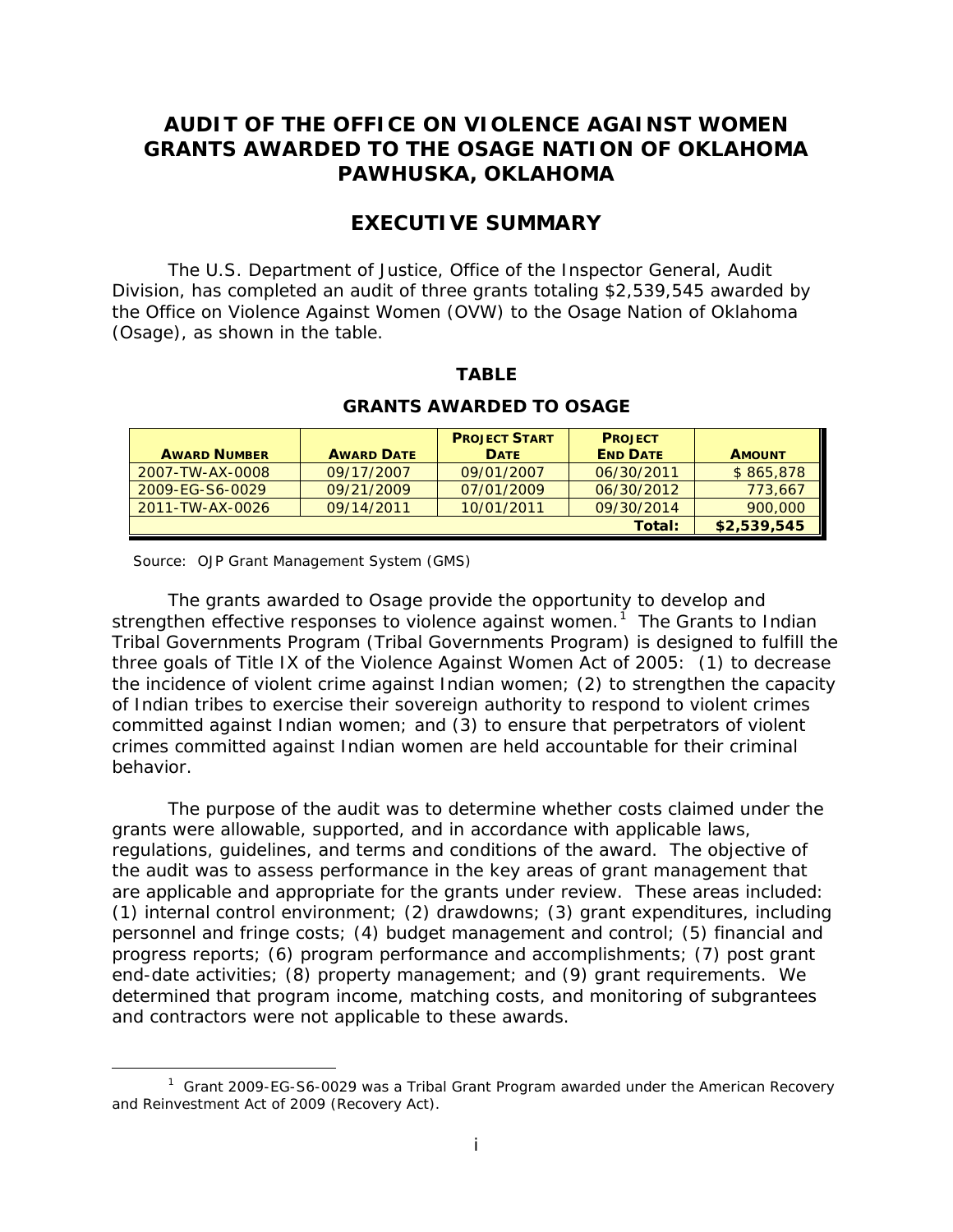We tested compliance with what we consider to be the most important conditions of the grants. Unless otherwise stated in our report, the criteria we audited against are contained in the Office of Justice Programs (OJP) Financial Guide, the OVW Financial Grants Management Guide, and the award documentation.

 management, and special conditions. Specifically, we found that weak internal were unable to physically verify 39 percent of property items. Overall, we identified  $$522,552$  in net questioned costs.<sup>2</sup> We examined Osage's accounting records, budget documents, financial and progress reports, and operating policies and procedures, and found it did not comply with essential award conditions in the areas of internal controls, grant expenditures, including salaries and fringe benefits, grant reporting, property controls resulted in unallowable costs charged to the grants. In addition, we identified unsupported payroll expenditures charged to the grants. Further, we could not verify 60 percent of progress report accomplishments we tested, including the facts noted in the Recovery Act reports. Finally, we found that 53 percent of the property items we tested were not included in Osage's inventory system and we

 Findings appears in Appendix 2. The report contains six recommendations, which are detailed in the Findings and Recommendations section of the report. Our audit objectives, scope, and methodology are discussed in Appendix 1 and our Schedule of Dollar-Related

 We discussed with the results of our audit with Osage officials and have included their comments in the report, as applicable. In addition, we requested a response to our draft audit report from OVW, and their response will be appended to the final audit report.

 $\overline{a}$ 

<span id="page-2-0"></span> $2$  Some costs were questioned for more than one reason. Net questioned costs, which exclude the duplicate amount, are detailed in Appendix 2.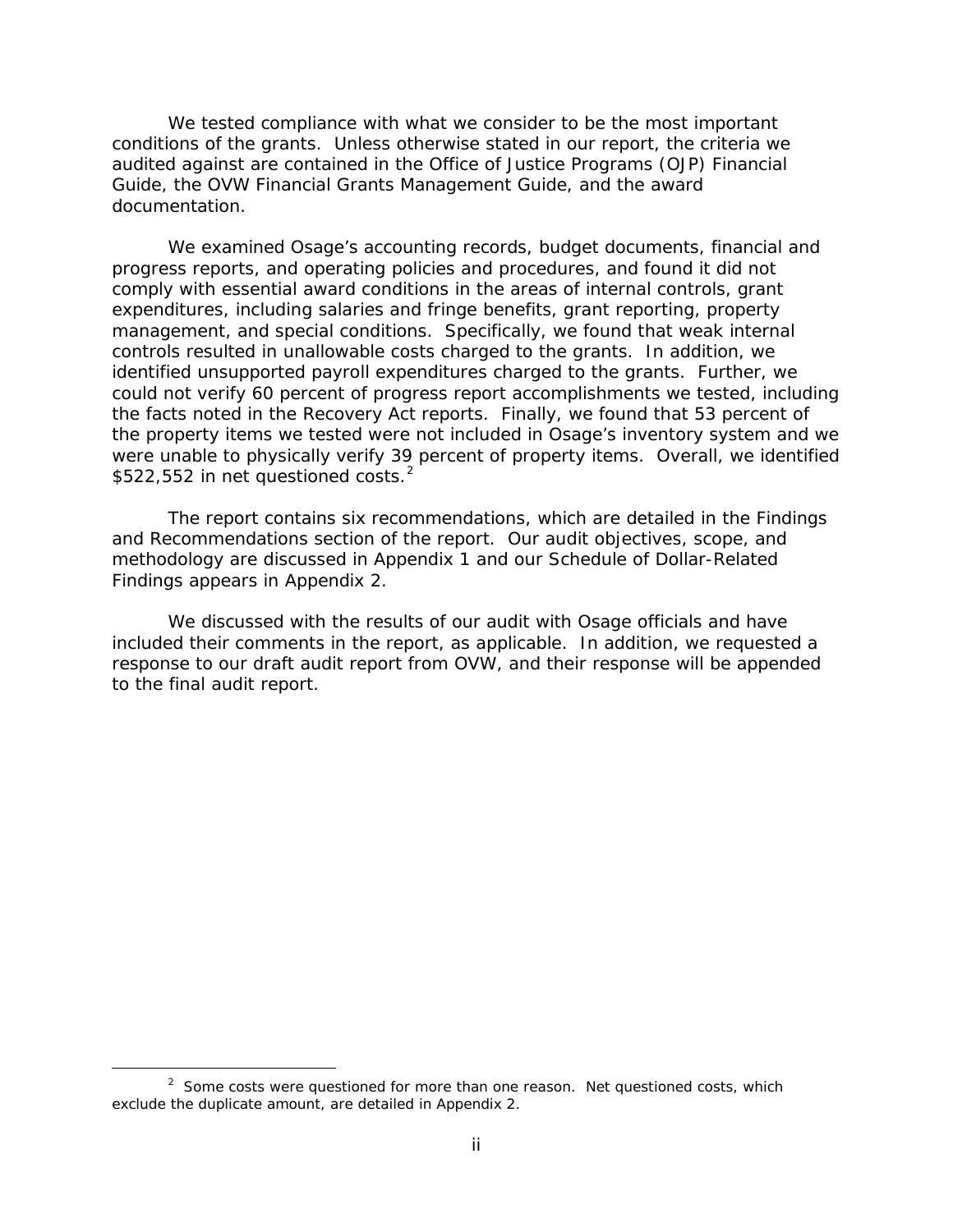## **AUDIT OF THE OFFICE ON VIOLENCE AGAINST WOMEN GRANTS AWARDED TO THE OSAGE NATION OF OKLAHOMA PAWHUSKA, OKLAHOMA**

### **TABLE OF CONTENTS**

| APPENDIX 1: OBJECTIVES, SCOPE, AND METHODOLOGY 17        |  |
|----------------------------------------------------------|--|
| APPENDIX 2: SCHEDULE OF DOLLAR-RELATED FINDINGS  18      |  |
| APPENDIX 3:                                              |  |
| APPENDIX 4: OFFICE ON VIOLENCE AGAINST WOMEN RESPONSE 21 |  |
| APPENDIX 5: OFFICE OF THE INSPECTOR GENERAL ANALYSIS AND |  |
| SUMMARY OF ACTIONS NECESSARY TO CLOSE THE REPORT  23     |  |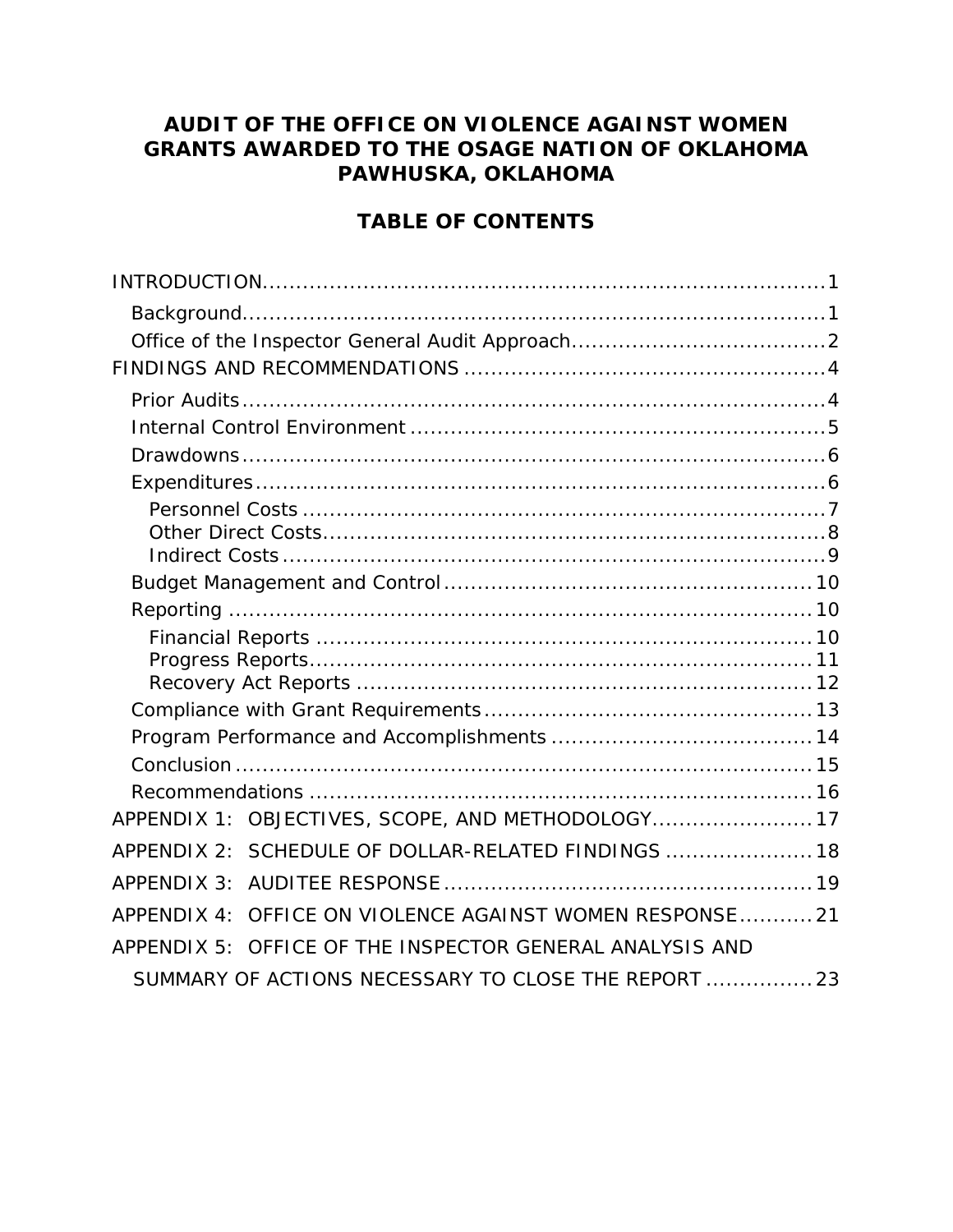### **AUDIT OF THE OFFICE ON VIOLENCE AGAINST WOMEN GRANTS AWARDED TO THE OSAGE NATION OF OKLAHOMA PAWHUSKA, OKLAHOMA**

### **INTRODUCTION**

<span id="page-4-0"></span> Division, has completed an audit of three grants totaling \$2,539,545 awarded by (Osage), as shown in Table 1. The U.S. Department of Justice (DOJ), Office of the Inspector General, Audit the Office on Violence Against Women (OVW) to the Osage Nation of Oklahoma

#### **TABLE 1**

| <b>AWARD NUMBER</b> | <b>AWARD DATE</b> | <b>PROJECT START</b><br><b>DATE</b> | <b>PROJECT</b><br><b>END DATE</b> | <b>AMOUNT</b> |
|---------------------|-------------------|-------------------------------------|-----------------------------------|---------------|
| 2007-TW-AX-0008     | 09/17/2007        | 09/01/2007                          | 06/30/2011                        | \$865,878     |
| 2009-EG-S6-0029     | 09/21/2009        | 07/01/2009                          | 06/30/2012                        | 773,667       |
| 2011-TW-AX-0026     | 09/14/2011        | 10/01/2011                          | 09/30/2014                        | 900,000       |
|                     |                   |                                     | Total:                            | \$2,539,545   |

#### **GRANTS AWARDED TO OSAGE**

Source: The Office of Justice Programs' (OJP) Grant Management System (GMS)

#### <span id="page-4-1"></span>**Background**

 $\overline{a}$ 

Created in 1995, OVW administers financial and technical assistance to communities across the country that are developing programs, policies, and practices aimed at ending domestic violence, dating violence, sexual assault, and stalking.

 Osage Nation, formerly known as the Osage Tribe of Indians of Oklahoma, is against women.<sup>1</sup> The Grants to Indian Tribal Governments Program (Tribal composed of the descendants of persons listed on the 1906 Osage Allotment Roll. There are currently over 10,000 tribal members. The grants awarded to Osage provide the opportunity to develop and strengthen effective responses to violence Governments Program) is designed to fulfill the three goals of Title IX of the Violence Against Women Act of 2005: (1) to decrease the incidence of violent crime against Indian women; (2) to strengthen the capacity of Indian tribes to exercise their sovereign authority to respond to violent crimes committed against Indian women; and (3) to ensure that perpetrators of violent crimes committed against Indian women are held accountable for their criminal behavior.

<span id="page-4-2"></span> $1$  Grant 2009-EG-S6-0029 was a Tribal Grant Program awarded under the American Recovery and Reinvestment Act of 2009 (Recovery Act).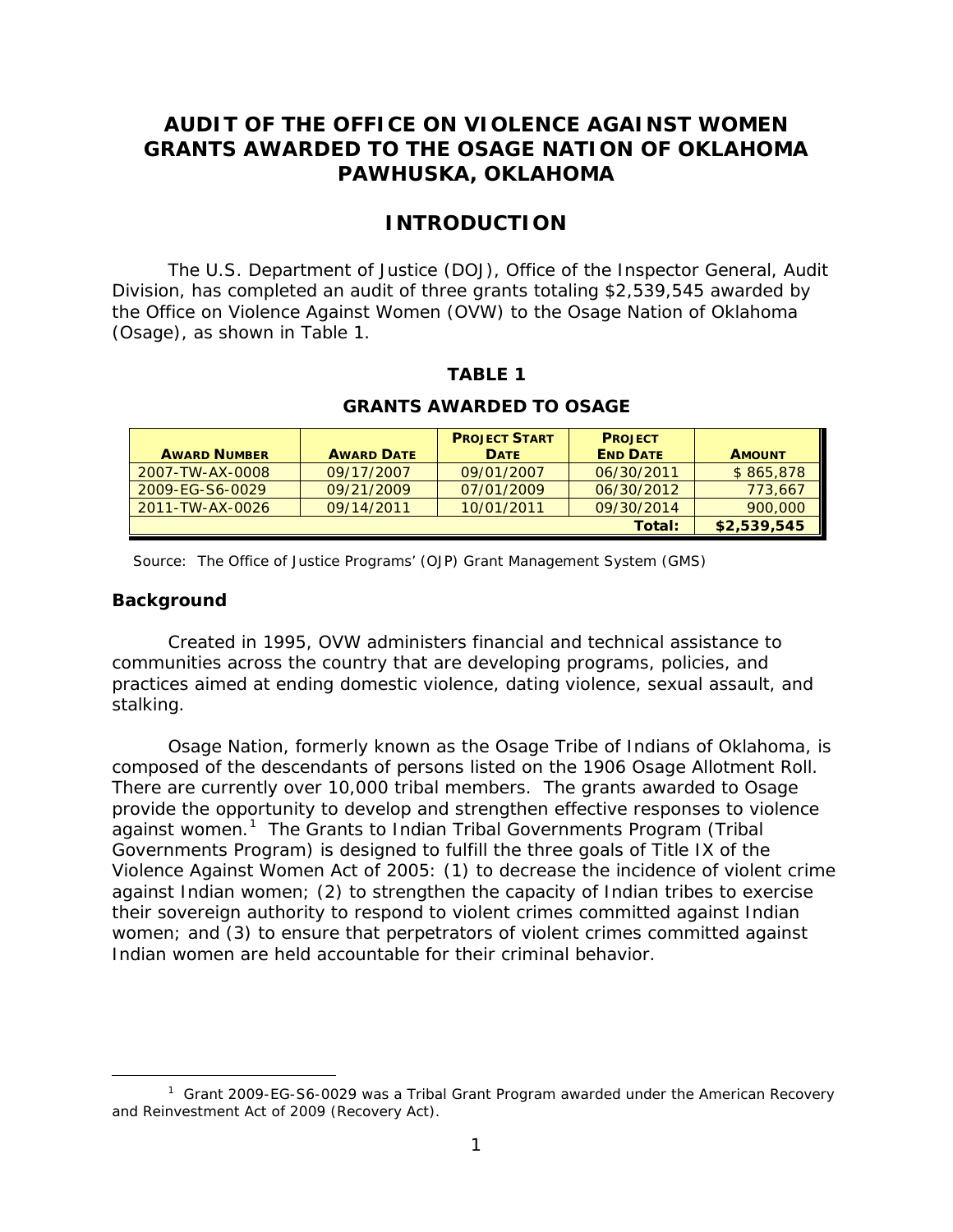#### <span id="page-5-0"></span>**Office of the Inspector General Audit Approach**

 grants were allowable, supported, and in accordance with applicable laws, regulations, guidelines, and terms and conditions of the award. The objective of are applicable and appropriate for the grants under review. These areas included: (1) internal control environment; (2) drawdowns; (3) grant expenditures, including personnel and fringe costs; (4) budget management and control; (5) financial and progress reports; (6) program performance and accomplishments; (7) post grant determined that program income, matching costs, and monitoring of subgrantees and contractors were not applicable to these awards. The purpose of the audit was to determine whether costs claimed under the the audit was to assess performance in the key areas of grant management that end-date activities; (8) property management; and (9) grant requirements. We

 conditions of the grants. Unless otherwise stated in our report, the criteria we audited against are contained in the Office of Justice Programs (OJP) Financial documentation. We tested Osage's: We tested compliance with what we consider to be the most important Guide, the OVW Financial Grants Management Guide, and the award

- conditions of the awards; • **internal control environment** to determine whether the internal controls in place for the processing and payment of funds were adequate to safeguard award funds and ensure compliance with the terms and
- **drawdowns** to determine whether grant drawdowns were adequately supported and if Osage was managing award receipts in accordance with federal requirements;
- • **grant expenditures** to determine the accuracy and allowability of costs charged to the awards;
- with the costs approved in the grant budgets; • **budget management and control** to determine Osage's compliance
- • **Federal Financial Reports (FFR) and progress reports** to determine if the required reports were submitted in a timely manner and accurately reflect award activity, including additional requirements specific to the Recovery Act;
- • **program performance and accomplishments** to determine if Osage met the award objectives;
- their end date were appropriately closed;<br>2 • **post grant end-date activity** to determine if grants which had reached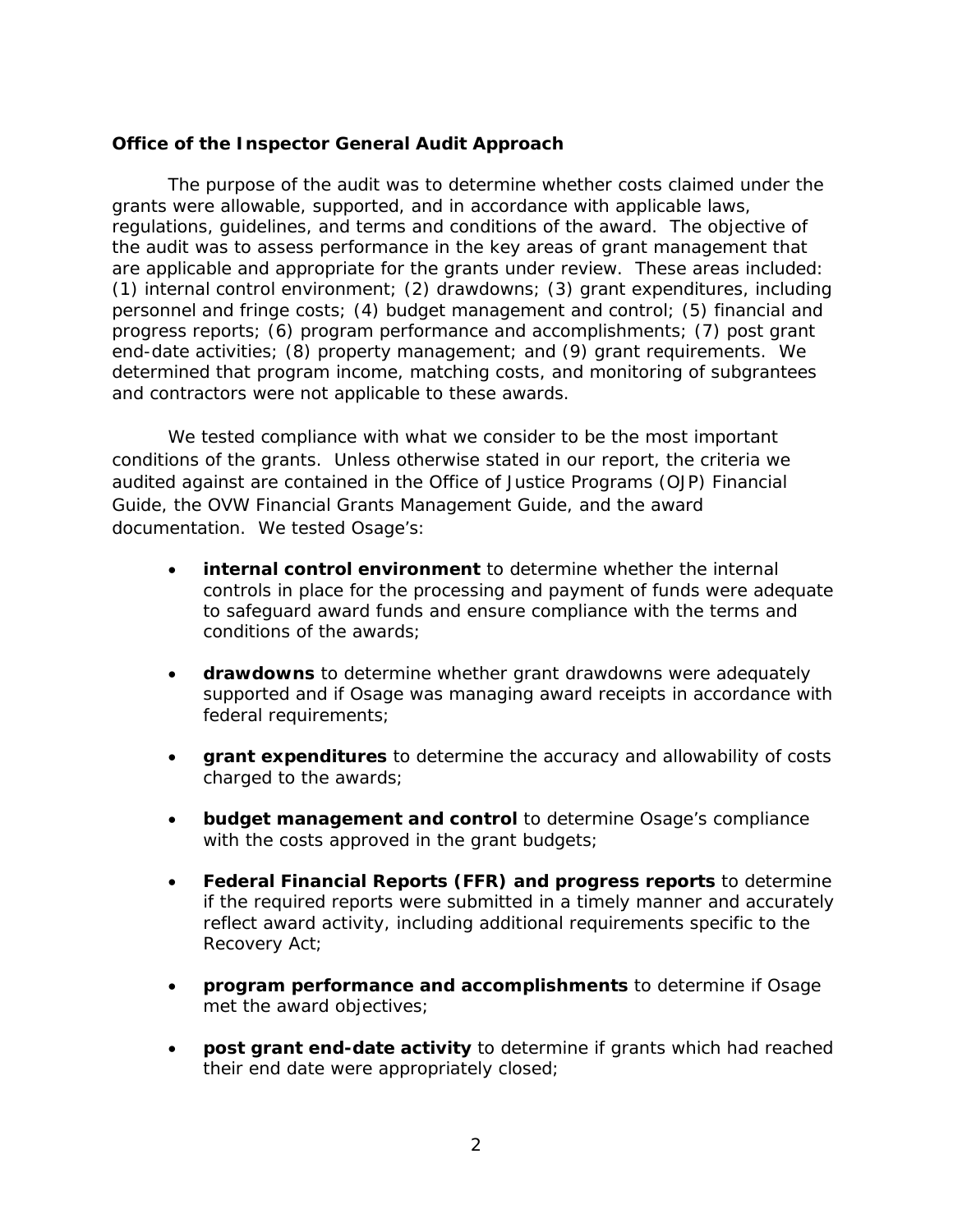- purchased with grant funds in the inventory system and was being used • **property management** to determine if Osage included property as shown in the grants; and
- • **grant requirements** to determine Osage's compliance with the awards' special conditions.

 discussed in detail in the Findings and Recommendations section of this report. Our audit objectives, scope, and methodology are discussed in Appendix 1. Our report contains six recommendations to address issues which are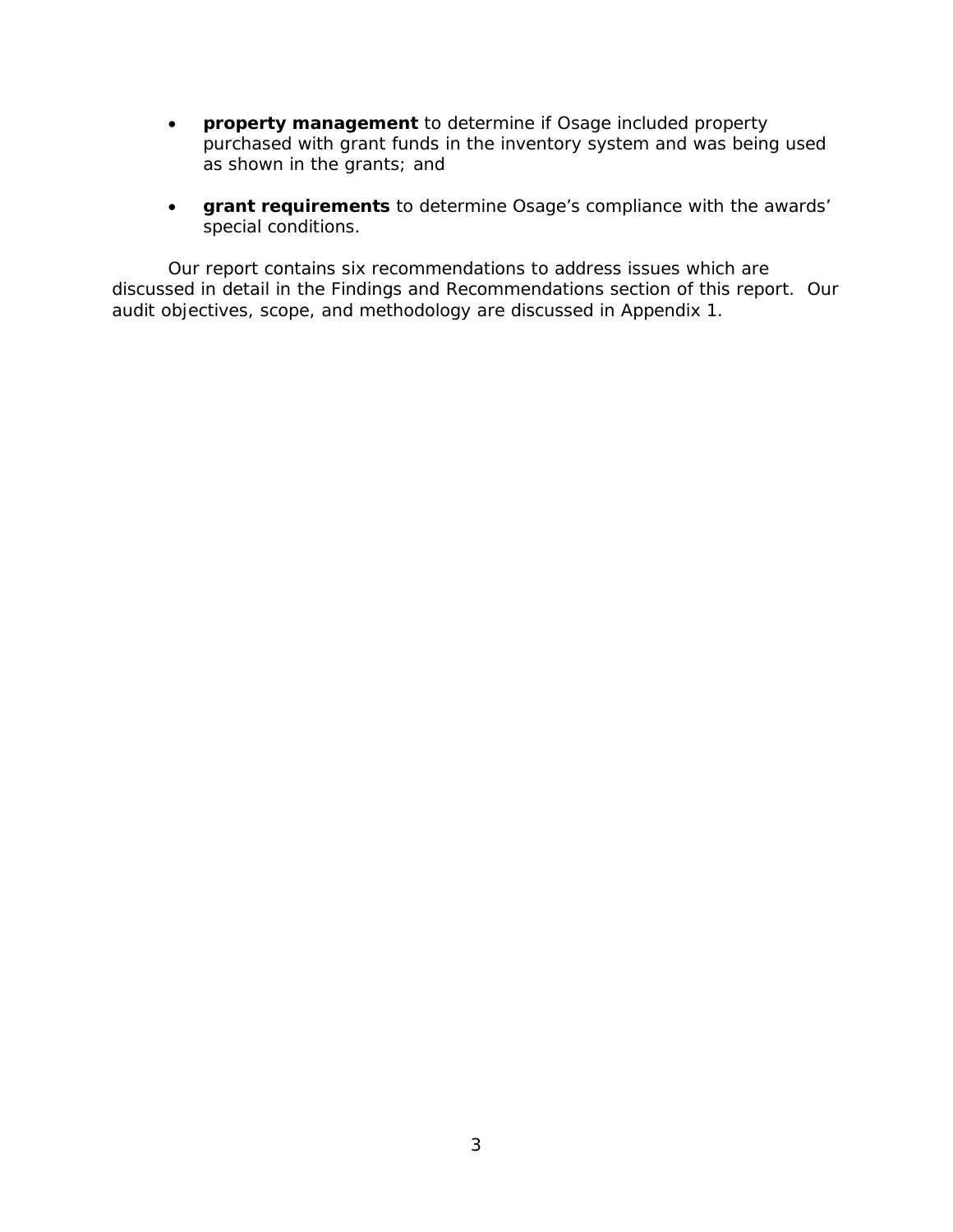### **FINDINGS AND RECOMMENDATIONS**

<span id="page-7-0"></span>identified unsupported payroll expenditures charged to the grants.<br>Further, we could not verify 60 percent of progress report Act reports. Finally, we found that 53 percent of the property items unable to physically verify 39 percent of property items. Overall, we identified \$522,55[2](#page-7-2) in net questioned costs. $^2$  Based on our audit We found that Osage did not comply with essential award conditions in the areas of internal controls, grant expenditures, including salaries and fringe benefits, grant reporting, property management, and special conditions. Specifically, we found that weak internal controls resulted in unallowable costs charged to the grants. In addition, we accomplishments we tested, including the facts noted in the Recovery we tested were not included in Osage's inventory system and we were results, we make three recommendations to address dollar-related findings and three recommendations to improve the management of DOJ grants.

#### <span id="page-7-1"></span>**Prior Audits**

 $\overline{a}$ 

 The Office of Management and Budget (OMB) Circular A-133 requires that non-federal entities that expend \$500,000 or more per year in federal funds have a single audit performed annually. We reviewed the three most recent single audits for Osage, which were for fiscal years (FYs) 2011 through 2013.

 qualified audit opinions for financial statements and major programs. The independent auditors identified: (1) material weaknesses in internal controls over Section .510(a). Two of the three (2011 and 2012) Single Audit Reports (SARs) received financial reporting and major programs; (2) significant deficiencies not considered to be material weaknesses over financial reporting and major programs; (3) noncompliance material to financial statements; and (4) audit findings disclosed that are required to be reported in accordance with OMB Circular A-133,

 The independent auditors found issues related to Grant No. in this area. Additionally, Osage was not spending grant funds in accordance with to them. Osage's response included a complete review of the program by its Office 2009-EG-S6-0029. Specifically, the 2011 SAR stated that transitional housing assistance was not approved because Osage did not have an approved transitional housing policy with the Office on Violence Against Women (OVW) for expenditures budget policies due to the lack of oversight and ultimately questioned \$29,000. The 2011 SAR also reported embezzlement in the program which took place in July 2011 that Osage did not report until June 2012 due to a lack of controls in place to (1) ensure funds were spent in accordance with federal regulations and (2) reporting the embezzlement to the federal granting agency as soon as it was known

<span id="page-7-2"></span> $2$  Some costs were questioned for more than one reason. Net questioned costs, which exclude the duplicate amount, are detailed in Appendix 2.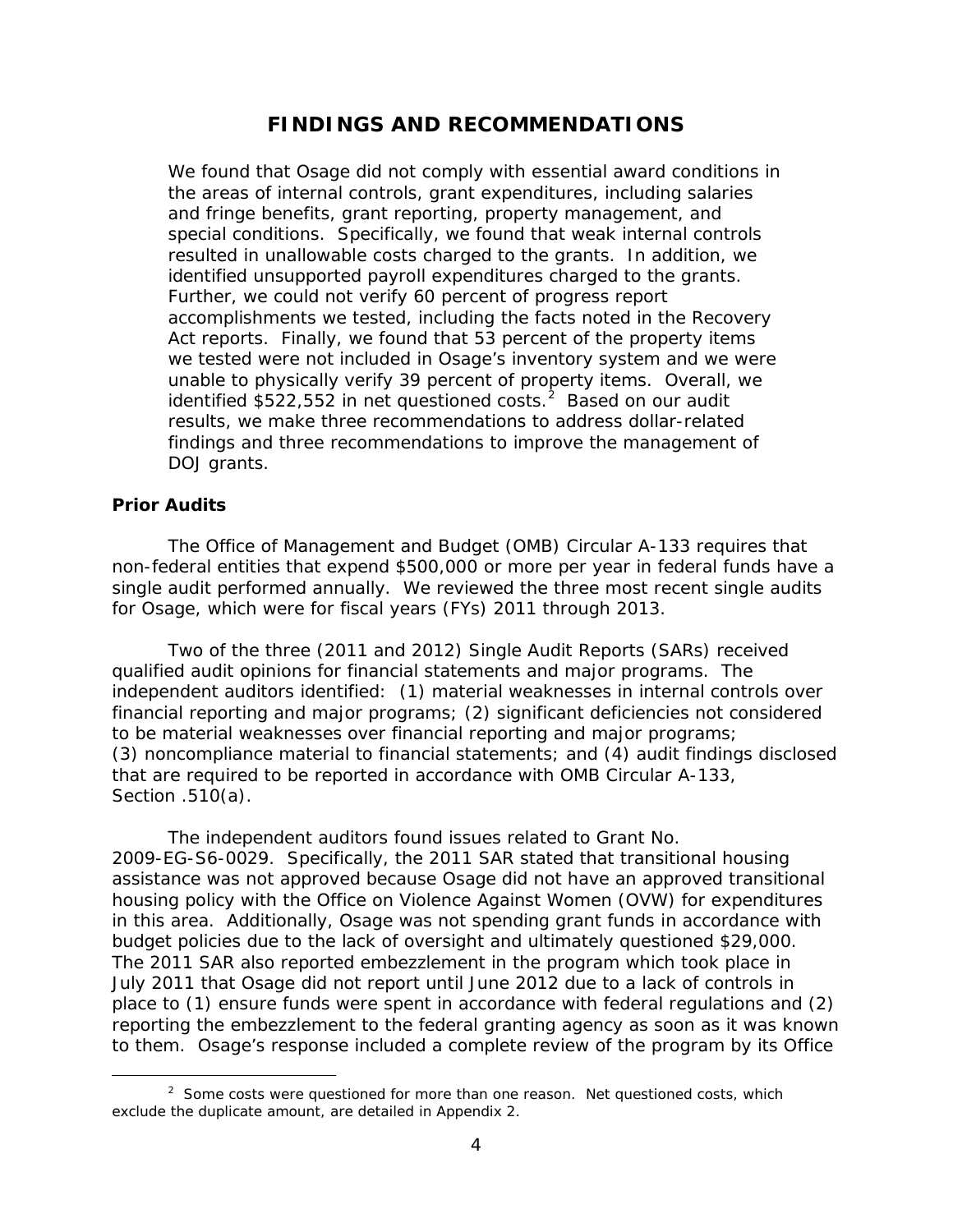reporting, received an unmodified audit opinion.<sup>[3](#page-8-1)</sup> of Fiscal Performance Review and found over \$56,000 in unallowable expenditures that it returned to the Department of Justice (DOJ). The 2013 SAR, while noting significant deficiencies and material weaknesses in internal controls over financial

### <span id="page-8-0"></span> **Internal Control Environment**

 and the payroll system to determine compliance with the terms and conditions of We interviewed grant officials to gain an understanding of Osage's internal control environment, including procurement, receiving, and payment procedures; the awards, and to assess risk.

 procurement, budget, funding sources, and other fiscal areas. As noted in the Prior reporting the misuse of funds. Although there were clear internal control issues noted at Osage in 2011 and 2012, in our judgment, it has improved those controls misappropriating federal funds. We were also told that there were additional access to the system based on job requirements. Osage officials stated that they by the end of the year. Osage utilizes a combination of written and unwritten accounting and financial policies and procedures. These policies include cash management, cash receipts, cash disbursements, payroll, property, the accounting system, travel, Reports section above, there was embezzlement that occurred in 2011 because there was a lack of controls in place to ensure funds were spent in accordance with federal regulations. In addition, there were no controls in place for immediately by implementing additional policies and procedures to mitigate the risks of further internal controls over the financial system, including passwords and user specific are in the process of updating the accounting procedures that should be completed

### *Procurement*

<span id="page-8-1"></span> $\overline{a}$ 

 According to Osage officials, purchase requisitions originate from the is properly filled out and forwards it to the accounting department to approve the receiving clerk, the invoice is paid. Osage's Treasurer added that the accountant program director has to certify that the payment is in compliance with all applicable grant and tribal requirements. Equipment and supplies are received by the program office that wants the item. The purchasing department ensures the form coding. The items are purchased and once they are received and confirmed by a reviews transactions prior to any payments, while the Controller or Treasurer signs off on all disbursements as a second-level check. In addition, she stated that the receiving clerk and the shipping slip is sent to purchasing as notification that all items have been received. For services that are completed, the program director submits the invoice as verification that services has been rendered.

 $3$  Unmodified is the same as an unqualified, clean opinion.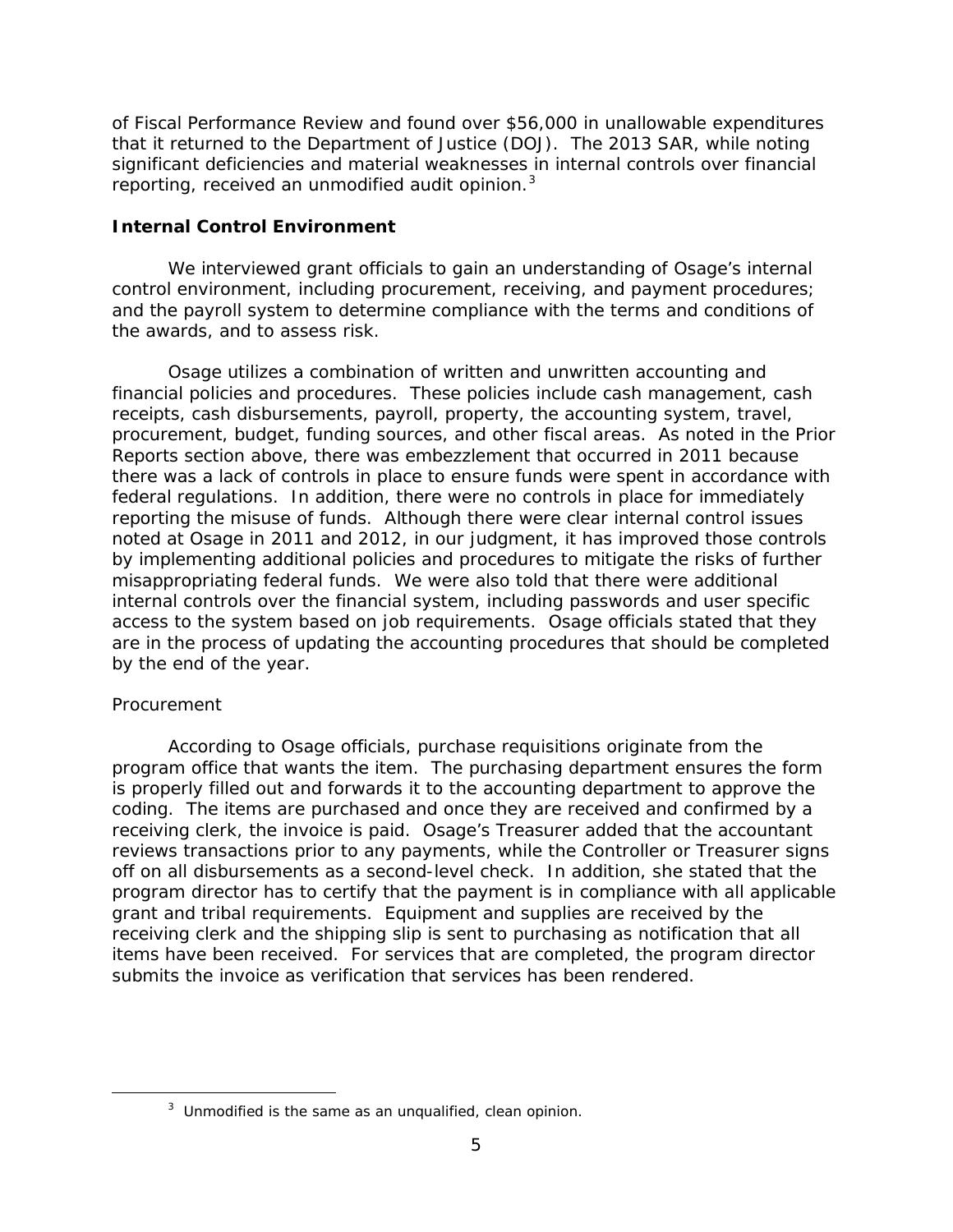#### *Payroll*

 on multiple projects and others work solely on one project at a time. According to Osage officials, employees complete electronic timesheets. Employees have the approves or denies any leave requests and approves or denies any time entries. the payroll information on a memory device and takes it to the bank for processing. all payroll information to the accounting module of the financial system. We determined that employees are paid bi-weekly. Some employees work ability to request leave in the payroll system, which is reviewed and approved by the supervisor. The supervisor then reviews the time entered for their reports, On the week of payroll, the payroll supervisor reviews the time to make sure it is accurate. Once the payroll is complete and accurate, the payroll supervisor saves The payroll system calculates the taxes and provides reports for insurance, benefits, and other withdrawals. Officials then issue the payroll checks and transfer

#### <span id="page-9-0"></span>**Drawdowns**

 cumulative drawdowns, as shown in Table 2. We determined that drawdowns are made on a reimbursement basis. According to the OJP Financial Guide, recipients should time their drawdown requests to ensure that federal cash on hand is the minimum needed for disbursements or reimbursements to be made immediately or within the next 10 days. We analyzed drawdowns for Grant Nos. 2007-TW-AX-0008, 2009-EG-S6-0029, and 2011-TW-AX-0026 to determine if the total expenditures recorded in Osage's accounting records were equal to, or in excess of, the

| <b>AWARD NUMBER</b> | <b>TOTAL AMOUNT</b><br><b>DRAWN</b> | <b>TOTAL AMOUNT</b><br><b>EXPENDED</b> | <b>AMOUNT</b> |
|---------------------|-------------------------------------|----------------------------------------|---------------|
| 2007-TW-AX-0008     | \$851,064                           | \$851,311                              | \$(247)       |
| 2009-EG-S6-0029     | 429,330                             | 373.175                                | 56,155        |
| 2011-TW-AX-0026     | 612.573                             | 641.542                                | (28,969)      |

### **TABLE 2 ANALYSIS OF DRAWDOWNS**

Source: OVW drawdown reports and Osage accounting records

 exceeded total expenditures by \$56,155. However, due to the 2011 SAR and We found that for Grant Nos. 2007-TW-AX-0008 and 2011-TW-AX-0026, total expenditures exceeded cumulative drawdowns, meaning, the grants were not cumulatively overdrawn. For Grant No. 2009-EG-S6-0029, cumulative drawdowns internal review results, Osage found \$56,155 in unallowable expenditures and returned it to the Department of Justice. Therefore, we concluded that none of the grants were cumulatively overdrawn.

### <span id="page-9-1"></span>**Expenditures**

 146 transactions, which included 62 personnel and 84 other direct cost For the three grants we reviewed, we judgmentally selected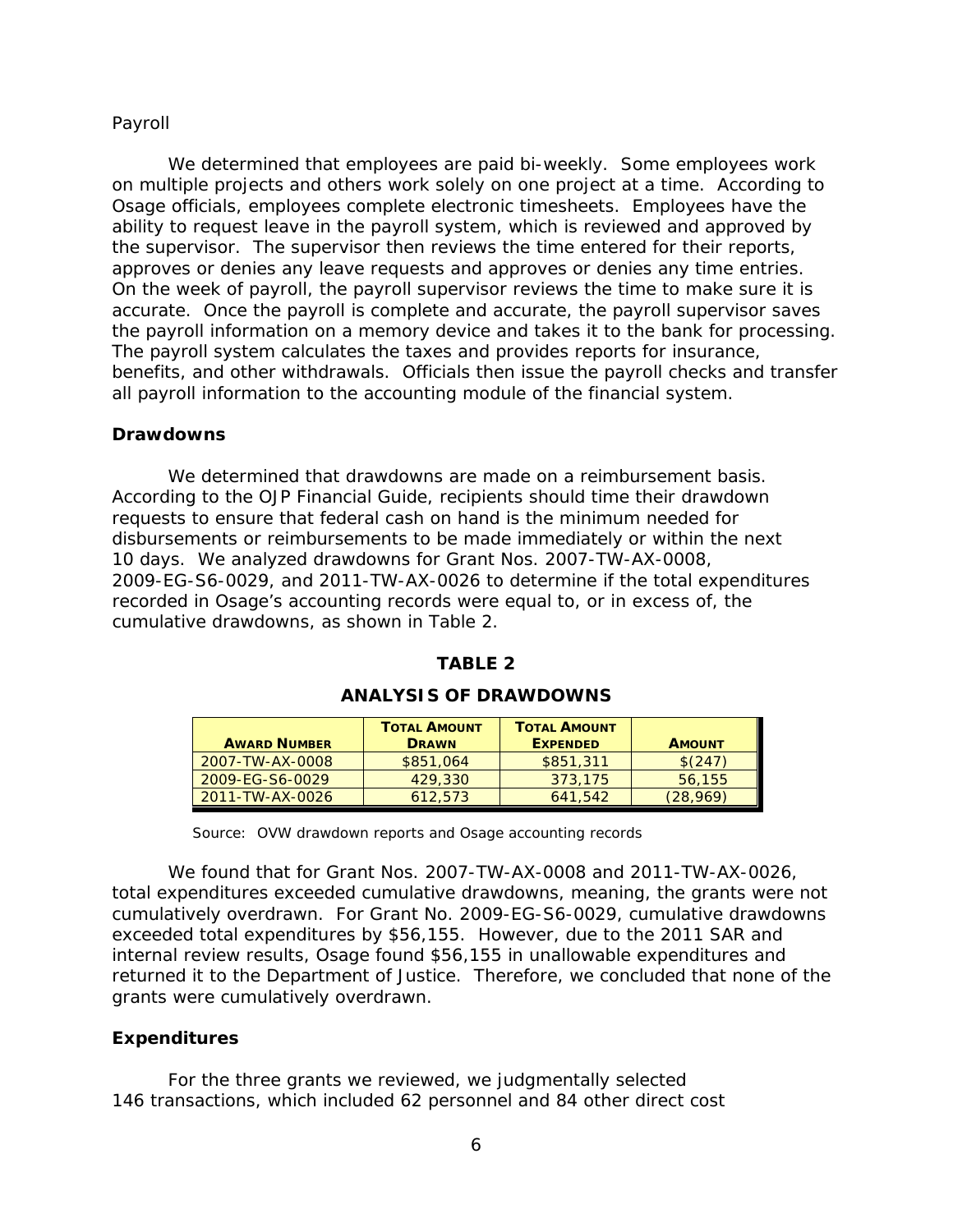<span id="page-10-0"></span> transactions, to determine whether grant expenditures were allowable, reasonable, and in compliance with the terms and conditions of the awards. *Personnel Costs* 

 and sampled 31 salary transactions totaling \$28,333. We found that four of the 31 salary transactions in the amount of \$3,163, were unsupported. According to have their salaries or wages supported by personnel activity reports. We found that working on each activity. The timesheets only tracked the daily and bi-weekly time on each grant. For fringe benefits, we included the employees from the same pay \$12,265, we found that four of them in the amount of \$1,846, were unsupported. We performed payroll testing to verify that labor charges were computed correctly, properly authorized, accurately recorded, and properly allocated to the grant. We also verified pay rates and positions to those allowed in the approved budget. We judgmentally selected two nonconsecutive pay periods for each grant 2 CFR Part 225, Cost Principles for State, Local, and Indian Tribal Governments (Cost Principles), employees working on multiple activities or cost objectives must three employees that worked on multiple programs did not track their time spent worked for each employee, but did not indicate how much time was spent working periods that we tested for salaries. Of the 31 fringe benefit samples totaling As with the salary testing, there were three employees that worked on multiple programs, but did not track their time spent working on each activity.

 based on our initial payroll findings. These transactions included those employees grant as required by the Cost Principles. Our expanded review found a total of \$55,515 in additional unsupported payroll costs. We expanded our review of payroll transactions from the general ledgers for each grant and questioned all unsupported salary and fringe benefit expenditures that worked on multiple grants, but did not track their time spent working on each

 \$55,515 in additional unsupported payroll costs. As a result, we questioned \$60,525 in unsupported salary and fringe benefit expenditures charged to the grants, as shown in Table 3. Therefore, we recommend that OVW remedy the \$60,525 in unsupported payroll costs.

| <b>PAYROLL QUESTIONED COSTS</b>                | 2007-TW-AX-0008 | 2011-TW-AX-0026 |
|------------------------------------------------|-----------------|-----------------|
| <b>Initial Salary Questioned Costs</b>         | 869             | \$2.294         |
| <b>Initial Fringe Benefit Questioned Costs</b> | 578             | 1.269           |
| <b>Additional Questioned Costs</b>             | 52,863          | 2.652           |
| <b>Total Unsupported Salaries and Fringe:</b>  | \$60,525        |                 |

### **TABLE 3 UNSUPPORTED SALARIES AND FRINGE BENEFIT COSTS[4](#page-10-1)**

Source: Osage accounting records

<span id="page-10-1"></span> $\overline{a}$ 

 time. According to the Cost Principles, for employees working solely on a single In addition to having employees that split their time working on multiple grants, we found that Osage also has employees that work solely on one grant at a

<sup>&</sup>lt;sup>4</sup> Throughout this report differences in the amounts are due to rounding.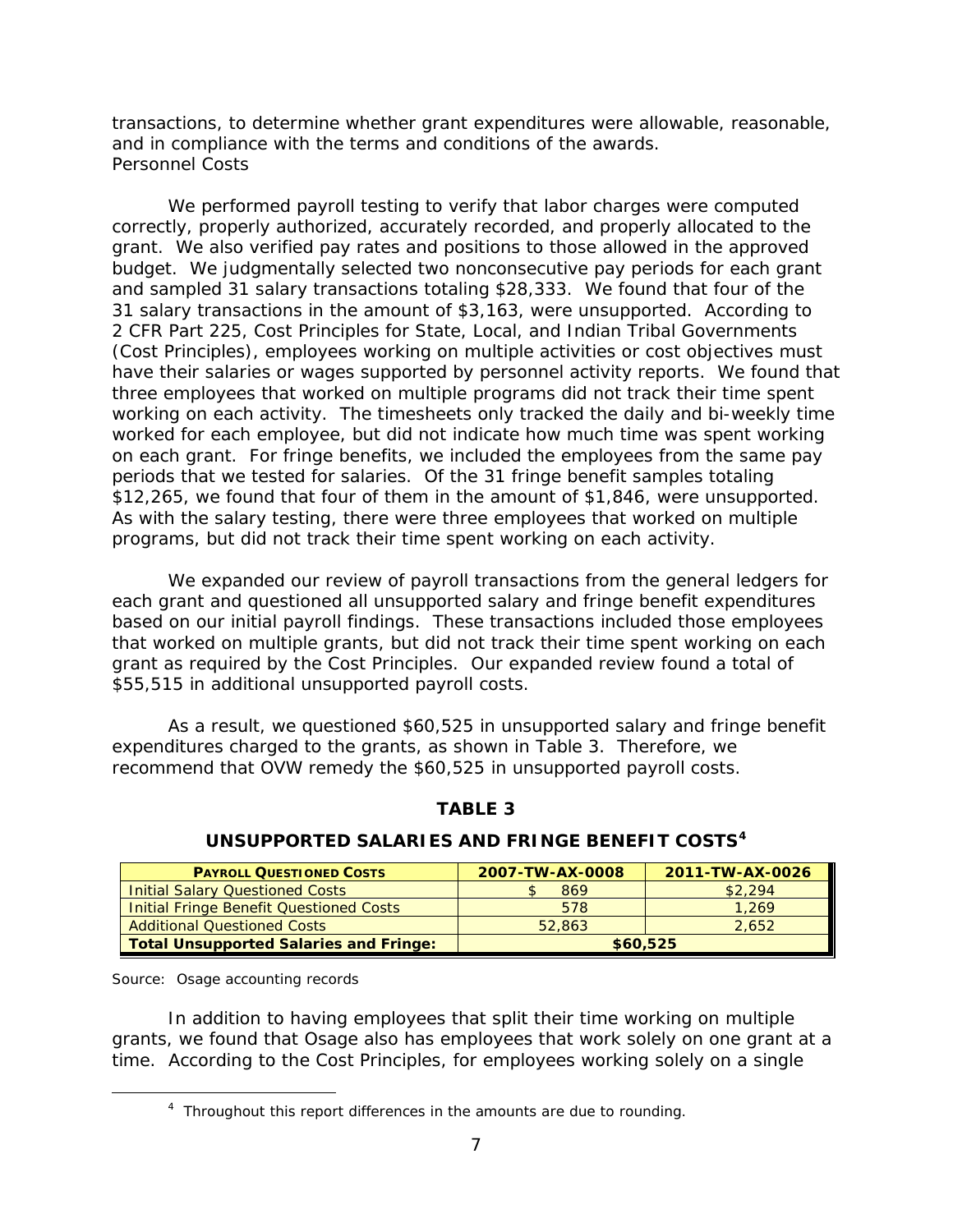found that employees working solely on one grant at a time did not certify that they federal award or cost objective, charges for their salaries and wages must be supported by semi-annual certifications that the employees worked solely on that program for the period covered by the certification. During our payroll testing, we worked solely on that program for the period.

 provided certifications for employees working solely on one grant at a time. When we shared our findings with Osage officials, they immediately implemented the use of a new timesheet that tracks employee time by activity and

#### <span id="page-11-0"></span>*Other Direct Costs*

related to supplies, travel, training, equipment, contractual, rent, and other costs. We performed testing to determine whether direct costs were adequately supported, approved and allowable under the terms and conditions of the grants, and reasonable. We judgmentally selected 84 direct cost transactions from the three grants totaling \$120,162. The expenditures in our sample included costs We identified 33 of the 84 (39 percent) sample items in the amount of \$68,946 to be unallowable because they were not included in the approved budget, Grant Adjustment Notice (GAN), or other OVW approval.

 assistance prior to providing any direct financial assistance to victims of violence. providing direct financial assistance to victims of domestic violence. The utilities, and appliances. We also identified unallowable expenditures related to We found that \$52,232 of the unallowable costs we identified were from Recovery Act Grant No. 2009-EG-S6-0029. The majority of the unallowable costs found in Grant No. 2009-EG-S6-0029 were for direct financial assistance to victims of domestic violence. According to Special Condition 21 of the grant award documents, Osage was required to provide OVW with a written copy of its client eligibility guidelines, a written explanation of the accounting practices it will use to protect client confidentiality, and a description of the intended use of financial However, we found that Osage did not adhere to Special Condition 21 prior to unallowable direct financial assistance expenditures included furniture, rent, vehicle insurance, promotional items, an alarm system, and moving expenses for costs that were not included in the grant budget.

 trip that was canceled for which Osage never received a refund. In addition, we found that a consultant should not have been paid from these grant funds. We For Grant No. 2007-TW-AX-0008, we found \$16,314 in unallowable costs. Some of the unallowable costs include purchasing a heating and cooling system, a refrigerator, projectors, rent, late fees and finance charges, and travel costs for a reviewed the contract agreement and found that the consultant was funded by another grant not under our review. However, Osage charged \$3,395 in consulting fees to Grant No. 2007-TW-AX-0008. Osage officials stated that the consultant fulfilled the objectives of the grants we reviewed despite her contract stating that she would work on different grants. In our judgment, the fees paid to the consultant were not authorized under Grant No. 2007-TW-AX-0008. We only found one expenditure in the amount of \$400 that we determined to be unallowable for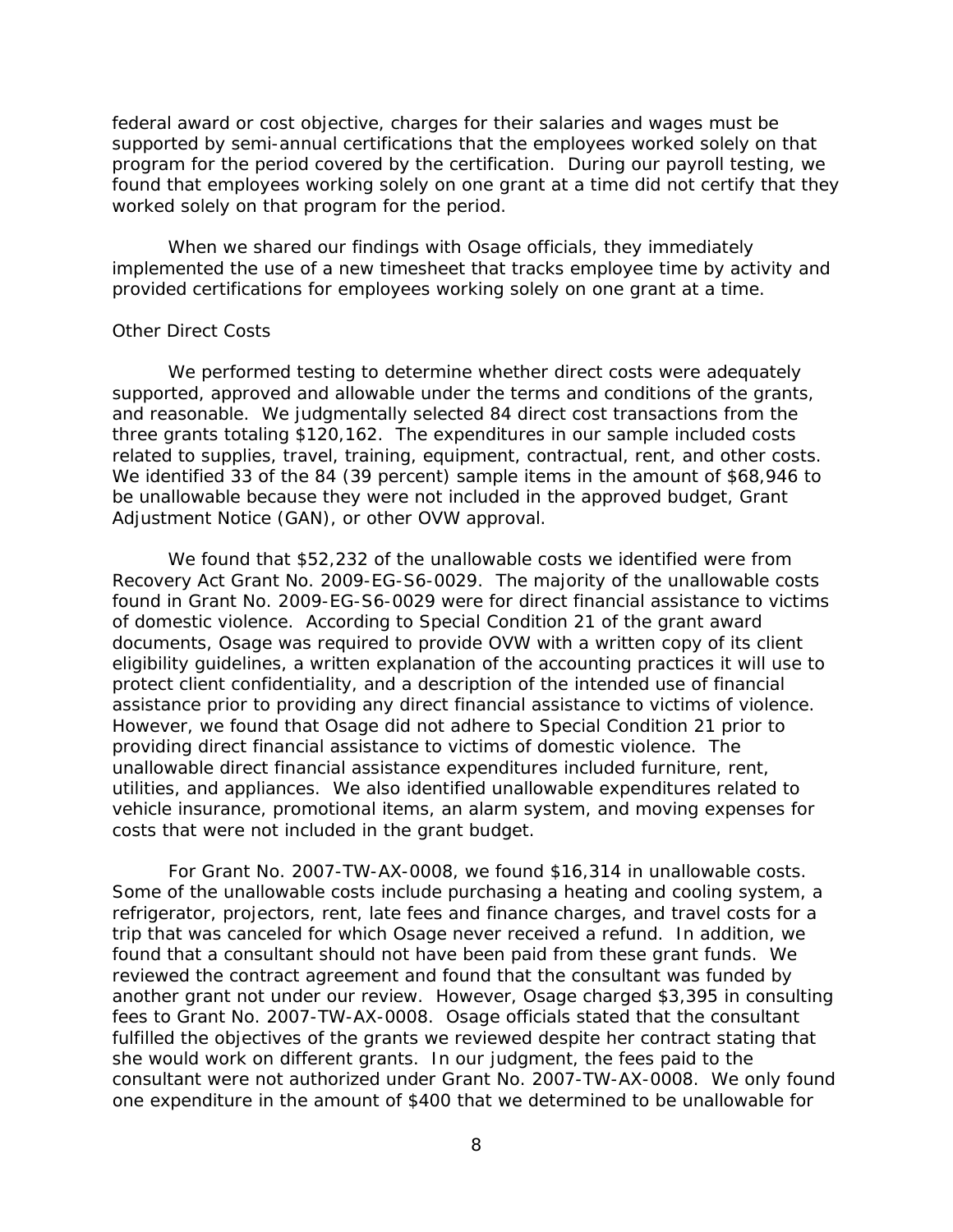Grant No. 2011-TW-AX-0026. Osage purchased a playhouse for kids with grant funds. None of the expenditures identified as unallowable were included in the approved grant budget, GAN, or other OVW approval.

 based on our initial findings. As we analyzed the accounting records, we found included in the approved grant budget, GAN, or other OVW approval. Our expanded review found a total of \$30,580 in additional unallowable direct costs. We expanded our review of other direct cost transactions from the general ledgers for each grant and questioned all unallowable direct cost expenditures similar types of expenditures that we determined to be unallowable based on our findings. We found unallowable expenditures, such as financial assistance to clients, rent, cable, pest control, utilities, and other unallowable expenditures. While many of these expenditures may appear to be reasonable, they were not

 As a result, we questioned \$99,526 in unallowable direct cost expenditures charged to the grants, as shown in Table 4.

| <b>AWARD NUMBER</b>                | <b>INITIAL QUESTIONED</b><br><b>COSTS</b> | <b>ADDITIONAL QUESTIONED</b><br><b>COSTS</b> |
|------------------------------------|-------------------------------------------|----------------------------------------------|
| 2007-TW-AX-0008                    | \$16,314                                  | \$14,336                                     |
| 2009-EG-S6-0029                    | 52,232                                    | 14,597                                       |
| 2011-TW-AX-0026                    | 400                                       | 1.647                                        |
| TOTAL UNALLOWABLE QUESTIONED COSTS |                                           | \$99,526                                     |

#### **TABLE 4**

#### **UNALLOWABLE DIRECT COSTS**

Source: Osage accounting records

assistance expenditures as required and subsequently returned \$56,155 to DOJ. (\$99,526 - \$56,155) in unallowable direct costs. It should be noted that \$97,479 results from Grant No. 2011-TW-AX-0026. This may be attributed to new internal payments are in compliance with grant and tribal requirements. We disclosed our findings with Osage officials, and one official stated that many of the expenditures charged to the grants were necessary to provide a safe, clean environment. In addition, the official stated, and as we previously noted in the Prior Audits section, Osage did not get the pre-approval for direct financial Therefore, we recommend that OVW remedy the remaining \$43,371 (98 percent) of the questioned costs identified were from the Grant Nos. 2007-TW-AX-0008 and 2009-EG-S6-0029 grants, which have been closed since June 30, 2011, and June 30, 2012, respectively. Osage has significantly improved its oversight over grant expenditures as indicated with the transaction testing controls put into place noted under the Procurement section, including the review of transactions prior to payments, having second-level checks, and certifying that

### <span id="page-12-0"></span>*Indirect Costs*

 the three grants in our review, as shown in Table 5. According to documentation, According to the approved budgets, indirect costs were approved for each of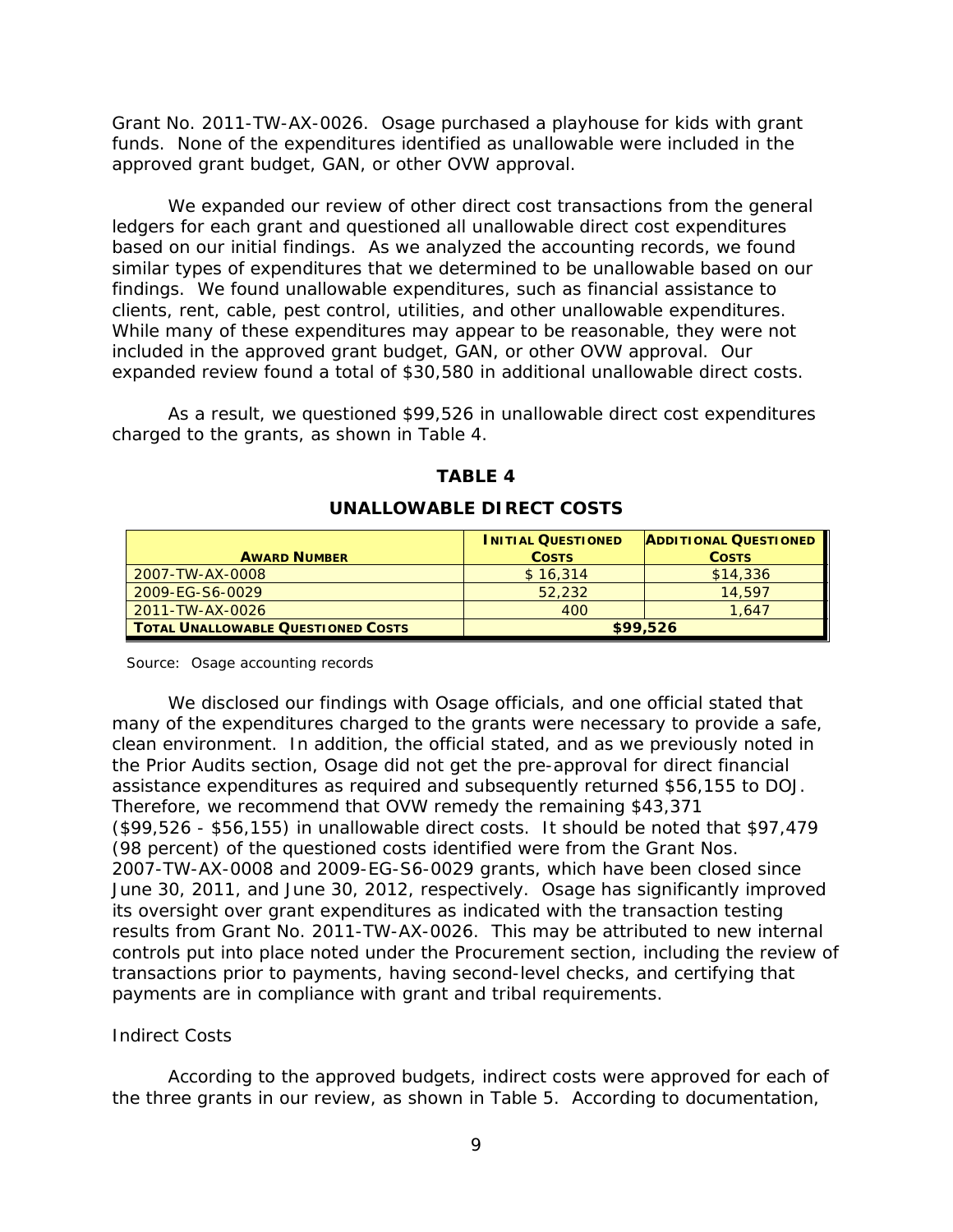using total direct costs minus contractual and equipment costs, then multiplying it approved indirect cost rates fluctuated year to year and ranged from 13.75 percent to 18.66 percent. We were told that the indirect costs were generally calculated by by the approved indirect cost rate.

#### **TABLE 5**

#### **APPROVED INDIRECT COSTS**

| <b>AWARD NUMBER</b> | <b>AMOUNT</b> |
|---------------------|---------------|
| 2007-TW-AX-0008     | \$117,102     |
| 2009-EG-S6-0029     | 82,738        |
| 2011-TW-AX-0026     | 134,955       |

Source: OJP's GMS system

For indirect costs charged to the grant, we tested a judgmental sample of 35 indirect cost transactions from the three grants to verify that approved and appropriate indirect costs were charged to the grants. We found that indirect costs were appropriately charged to the grants.

#### <span id="page-13-0"></span>**Budget Management and Control**

 For each grant, Osage had an approved budget broken down by the following other costs. According to the OJP Financial Guide, the grant recipient must initiate a GAN for a budget modification that reallocates funds among budget categories, if categories: personnel, fringe benefits, travel, equipment, supplies, contractual, and the proposed cumulative change is greater than 10 percent of the total award amount.

 category totals was not greater than 10 percent. We compared grant expenditures to the approved budgets to determine whether Osage transferred funds among direct cost categories in excess of 10 percent. We determined that Osage complied with the requirement, as the cumulative difference between actual category expenditures and approved budget

#### <span id="page-13-1"></span>**Reporting**

 We reviewed the Federal Financial Reports (FFRs) and Categorical Assistance Guide. We also reviewed the Recovery Act reports, which were required for Grant Progress Reports (progress reports) to determine if the required reports had been submitted accurately, and within the time frames required by the OJP Financial No. 2009-EG-S6-0029.

#### <span id="page-13-2"></span>*Financial Reports*

The OJP Financial Guide requires that grant recipients report expenditures online using the FFR no later than 30 days after the end of each calendar quarter. The final report must be submitted no later than 90 days following the end of the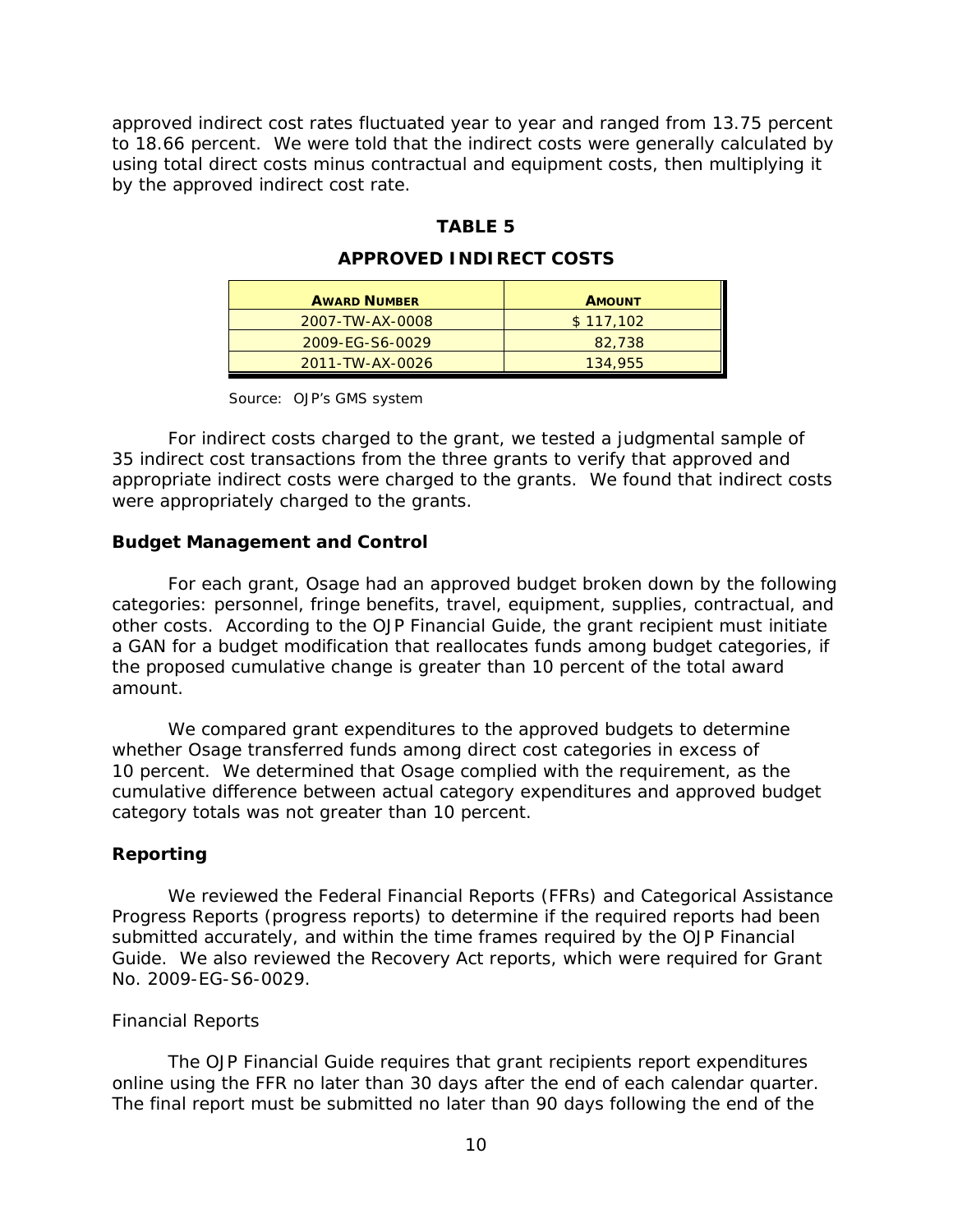grant period. We evaluated the timeliness of the FFRs for the last four quarters for each of the three grants and found that the FFRs were generally submitted in a timely manner.

 including cumulative data, on each financial report. We evaluated the accuracy of reported for the period on four of the reports did not match the accounting records. reported for the period on four of the reports did not match the accounting records.<br>However, the differences were due to timing issues related to the posting of transactions. Additionally, we found that that the cumulative expenditures for all Additionally, according to the OJP Financial Guide, recipients shall report the actual expenditures and unliquidated obligations incurred for the reporting period, the FFRs for the last four quarters for each grant and found that the expenditures FFRs we reviewed were accurate. Therefore, we do not take exception to this issue.

#### <span id="page-14-0"></span>*Progress Reports*

 on January 30 and July 30 for the life of the award. To verify the timely submission grant and found that the progress reports were generally submitted in a timely According to the OJP Financial Guide, progress reports are due semi-annually of progress reports, we reviewed the last four progress reports submitted for each manner.

 by Public Law 103-62 for the Government Performance and Results Act. The Additionally, according to the OJP Financial Guide, the funding recipient agrees to collect data appropriate for facilitating reporting requirements established funding recipient should ensure that valid and auditable source documentation is available to support all data collected for each performance measure specified in the program solicitation.

 1, 2013, through December 31, 2013 for Grant No. 2011-TW-AX-0026. Overall, we were unable to verify 31 of the 52 (60 percent) accomplishment categories we reviewed, as shown in Table 6. Osage could not provide any supporting documentation for Grant No. 2009-EG-S6-0029. The current grant administrator stated that she could not locate any of the supporting documentation for this grant. stated that she could not locate any of the supporting documentation for this grant.<br>Based on the lack of any documentation supporting programmatic achievements, we question the total amount of \$429,330 drawn down for Grant No. 2009-EG-S6-0029. However, Osage subsequently returned \$56,155 in unallowable costs to DOJ. Therefore, we recommend that OVW remedy the \$373,175 (\$429,330 - \$56,155) in remaining unsupported programmatic expenditures. We also recommend that OVW ensure Osage maintain detailed records in order to In order to verify Osage's claims of achievement, we selected a judgmental sample of 52 reported accomplishments from the last two progress reports covering the periods July 1, 2010, through June 30, 2011, for Grant No. 2007-TW-AX-0008; July 1, 2011, through June 30, 2012, for Grant No. 2009-EG-S6-0029; and January provide accurate reporting for the program.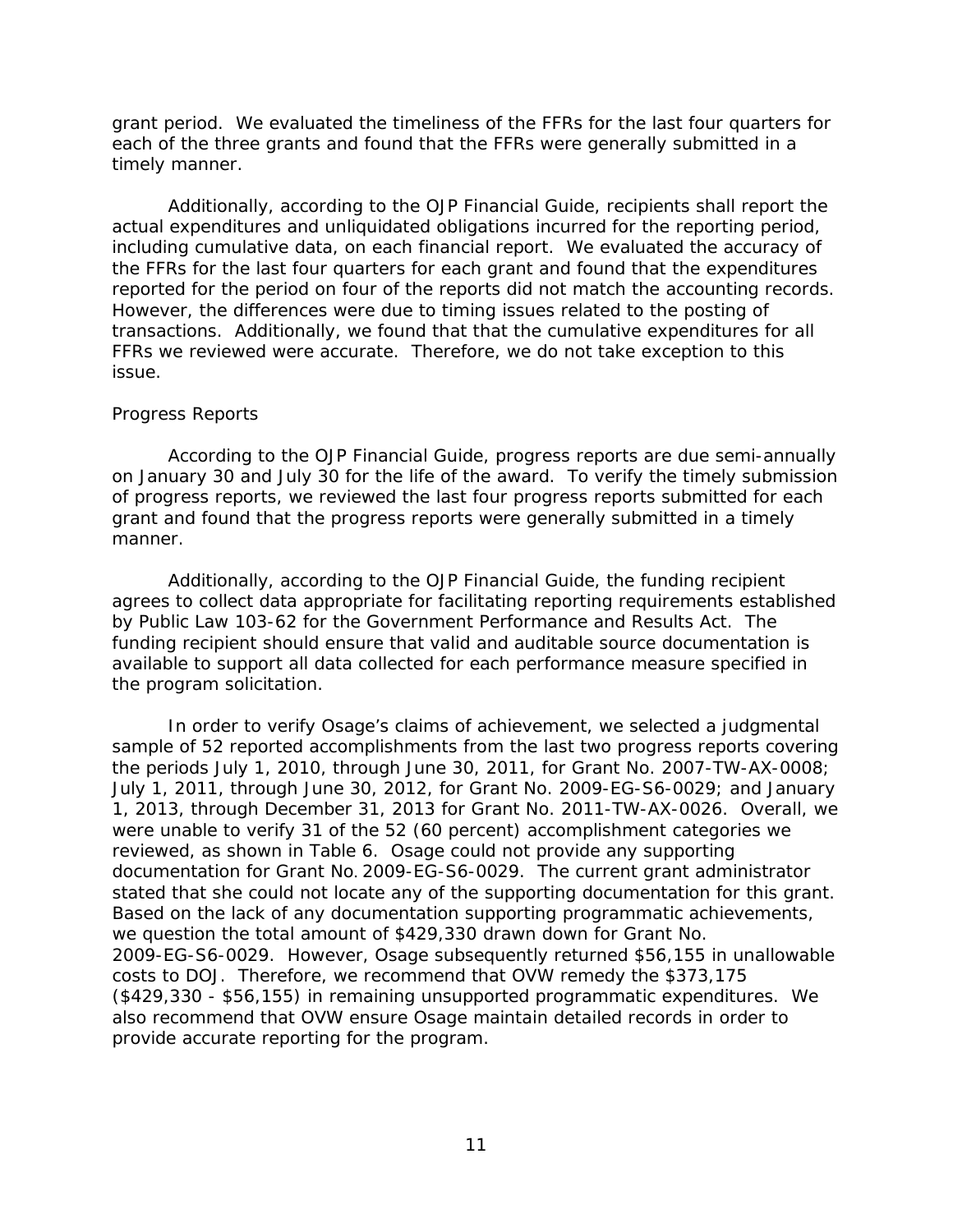### **TABLE 6**

| <b>PROGRESS REPORT ACCURACY</b> |  |
|---------------------------------|--|
|---------------------------------|--|

| <b>GRANT NUMBER</b>                     | <b>ACCOMPLISHMENTS</b><br><b>NOT VERIFIED</b> | <b>ACCOMPLISHMENTS</b><br><b>REVIEWED</b> | <b>PERCENT OF</b><br><b>ACCOMPLISHMENTS</b><br><b>NOT VERIFIED</b> |
|-----------------------------------------|-----------------------------------------------|-------------------------------------------|--------------------------------------------------------------------|
| 2007-TW-AX-0008                         |                                               | 18                                        | 33 Percent                                                         |
| 2009-EG-S6-0029                         | 18                                            | 18                                        | 100 Percent                                                        |
| 2011-TW-AX-0026                         |                                               | 16                                        | 44 Percent                                                         |
| <b>TOTAL UNVERIFIED ACCOMPLISHMENTS</b> | 31                                            | 52                                        | <b>60 Percent</b>                                                  |

Source: OJP's GMS and Osage Nation records

#### <span id="page-15-0"></span>*Recovery Act Reports*

 funding by recipients are due no later than the tenth day after the end of each According to Recovery Act criteria, reports on the use of Recovery Act calendar quarter. We could not determine the timeliness of the Recovery Act reports for Grant No. 2009-EG-S6-0029 because the reports we downloaded from the Recovery Act website did not indicate submission dates. Additionally, as noted in our Progress Report testing, we did not receive any supporting documentation for the progress reports submitted for this grant because the current grant administrator could not locate the information. Therefore, we could not verify the accuracy of the reports. However, we were able to conclude that employees were hired using Recovery Act funds.

#### **Property Management**

 listed as capital assets and property items with a value below \$10,000 are listed as inventoried property. We reviewed property items purchased with grant funds to According to Osage officials, property items with a value over \$10,000 are determine if they were included in Osage's inventory system and were being used as shown in the grants.

 2009-EG-S6-0029. We did not receive a list of property items for Grant No. 2011-TW-AX-0026. We were informed that not all of the property purchased with grant funds has been input into the inventory system. Osage maintains a binder own inventory list based upon a combination of Osage's current inventory list, items We asked Osage officials to provide us with a list of property purchased with grant funds for each of the three grants in our review. We received an incomplete list that only included some property items for Grant Nos. 2007-TW-AX-0008 and that includes a list of property purchased with grant funds. We put together our in the general ledger that were marked as property, and the documentation from the binder.

 funds was included in the inventory system, shown as federally funded, physically We performed testing to determine whether property purchased with grant verified, and used as shown in the grant documents. We selected all 36 property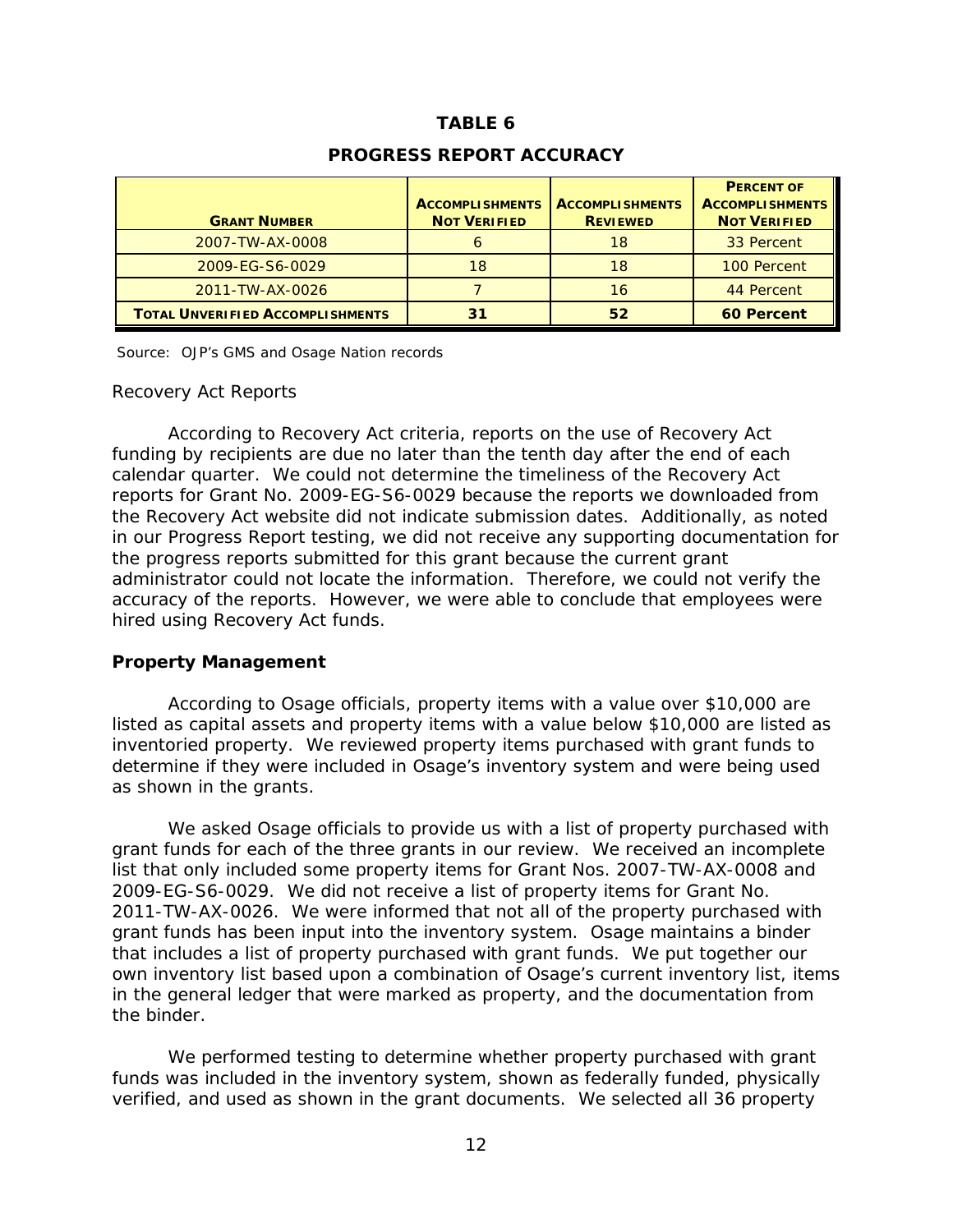items from the lists we recreated for each grant to test. As shown in Table 7, 19 of 36 (53 percent) property items were not included in Osage's inventory system. Additionally, we could not physically verify 14 of 36 (39 percent) property items. may have been recycled. It's important to note that all but one of the property We were informed that some of the property items we could not physically verify items we could not physically verify was purchased with funds from the grants that have been closed since June 30, 2011 (Grant No. 2007-TW-AX-0008), and June 30, 2012 (Grant No. 2009-EG-S6-0029). One property item from the current Grant No. 2011-TW-AX-0026 could not be physically verified because it was returned to the vendor.

### **TABLE 7**

| <b>NO. OF SAMPLE ITEMS</b>       | <b>ITEMS NOT IN</b><br><b>INVENTORY</b> | <b>I TEMS NOT</b><br><b>PHYSICALLY</b><br><b>VERIFIED</b> | <b>PERCENT NOT</b><br><b>IN INVENTORY</b> | <b>PERCENT NOT</b><br><b>PHYSICALLY</b><br><b>VERIFIED</b> |
|----------------------------------|-----------------------------------------|-----------------------------------------------------------|-------------------------------------------|------------------------------------------------------------|
| <b>Grant No. 2007-TW-AX-0008</b> |                                         |                                                           |                                           |                                                            |
|                                  |                                         |                                                           |                                           |                                                            |
| <b>Grant No. 2009-EG-S6-0029</b> |                                         |                                                           |                                           |                                                            |
|                                  |                                         |                                                           |                                           |                                                            |
| <b>Grant No. 2011-TW-AX-0026</b> |                                         |                                                           |                                           |                                                            |
|                                  |                                         |                                                           | 53 Percent                                |                                                            |
| 36                               | 1 Q                                     |                                                           |                                           | <b>39 Percent</b>                                          |

#### **PROPERTY DISCREPANCIES**

Source: Osage Nation financial and inventory records

 We also noted that all property items that were in the inventory system were in July 2013, but we were told in June 2014 that it will now be put to use. Based shown to be federally funded. However, we found two property items for the current Grant No. 2011-TW-AX-0026 that were not being used for the grant. Both property items were unused and in their original packaging when we physically verified them. One item, a portable scanner, was purchased in June 2013, but was not put into use until June 2014. The other property item, a laptop, was purchased on our findings, we recommend that OVW ensure that Osage includes all property purchased with grant funds be included in the inventory system.

#### <span id="page-16-0"></span>**Compliance with Grant Requirements**

As noted in our Prior Audits and Expenditures sections, Osage violated Special Condition 21 of the Grant No. 2009-EG-S6-0029 Recovery Act award agreement. The Special Condition states:

Prior to providing any direct financial assistance to victims of domestic violence, dating violence, sexual assault or stalking, the grantee agrees to submit to OVW for review and approval: (1) a written copy of its client eligibility guidelines; (2) written explanation of the accounting practices it will use to protect client confidentiality, and; (3) a description of the intended use of financial assistance which pursuant to 42 USC 3796gg-10(a)(7) may include "rental or utilities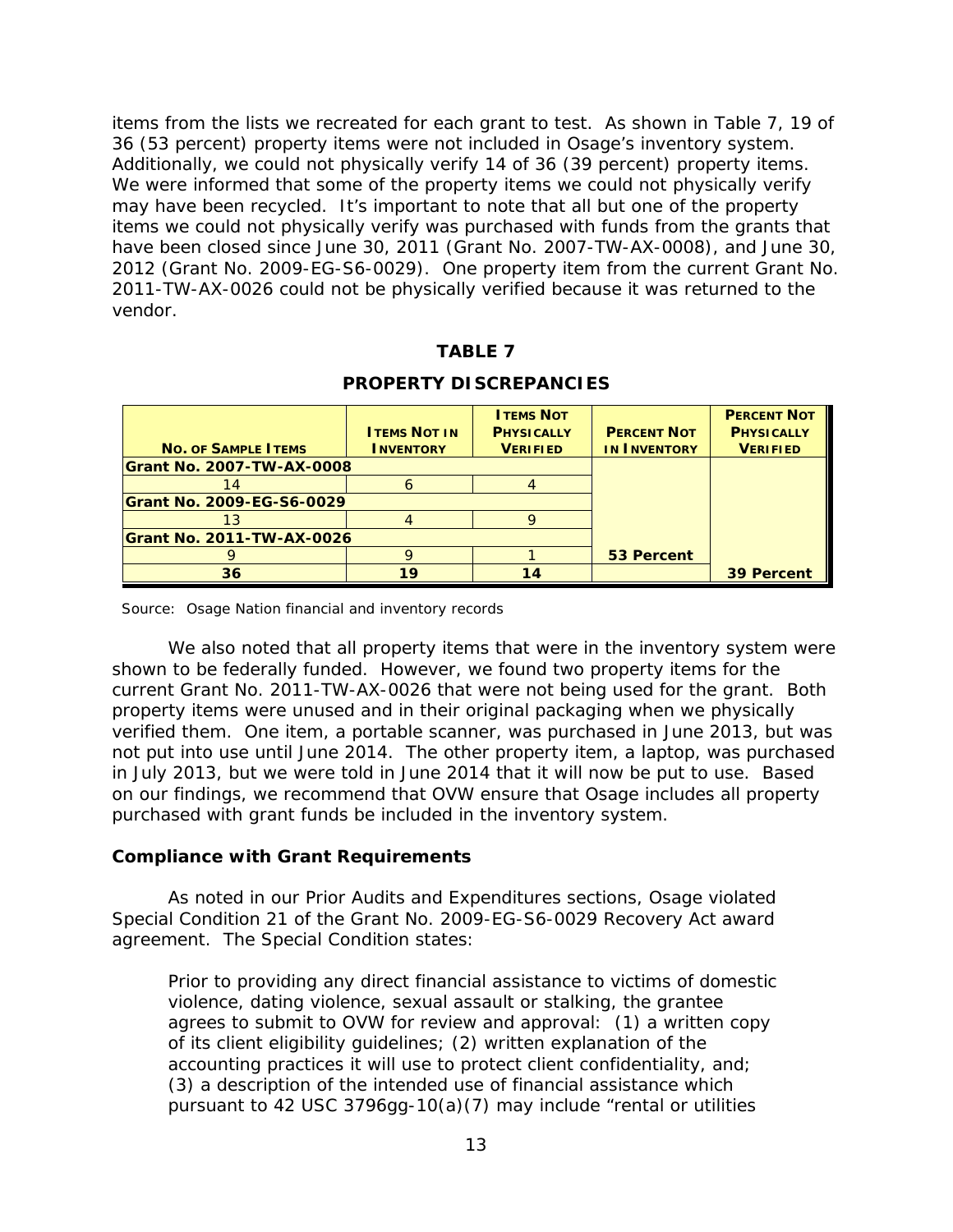payments assistance and assistance with related expenses such as security deposits and other costs incidental to relocation to transitional housing."

 despite not submitting the required documentation to OVW. As noted in the 2011 required documents and planned to send them to OVW, but ultimately never did. required documents and planned to send them to OVW, but ultimately never did.<br>As a result, Osage returned \$56,155 to the DOJ. However, we recommend that Osage provided direct financial assistance to domestic violence victims SAR, Osage acknowledged that an oversight contributed to it not submitting the OVW ensure that Osage adheres to all grant requirements.

### <span id="page-17-0"></span>**Program Performance and Accomplishments**

 to violence against women. The goals and objectives of each grant were to: As previously mentioned in this report, the purpose of the program was to provide Osage with the opportunity to develop and strengthen effective responses

### *Grant No. 2007-TW-AX-0008*

- Enhance plans to reduce violence against Indian women.
- Increase the ability to respond to crimes committed against Indian women.
- Improve services that are available to victims of domestic violence, dating violence, and stalking.
- Work with the community to develop education and prevention campaigns.

### *Grant No. 2009-EG-S6-0029*

- Increase public awareness of domestic violence, sexual and dating abuse, incest, and stalking.
- Renovate and expand the current shelter and purchase and install transitional housing.
- Increase the availability of adequate treatment and appropriate support services.
- Increase the number of trained and experienced treatment providers.

### *Grant No. 2011-TW-AX-0026*

- Reduce the number of violent crimes against American Indian women and girls.
- • Provide direct professional intervention and related services to victims of sexual assault.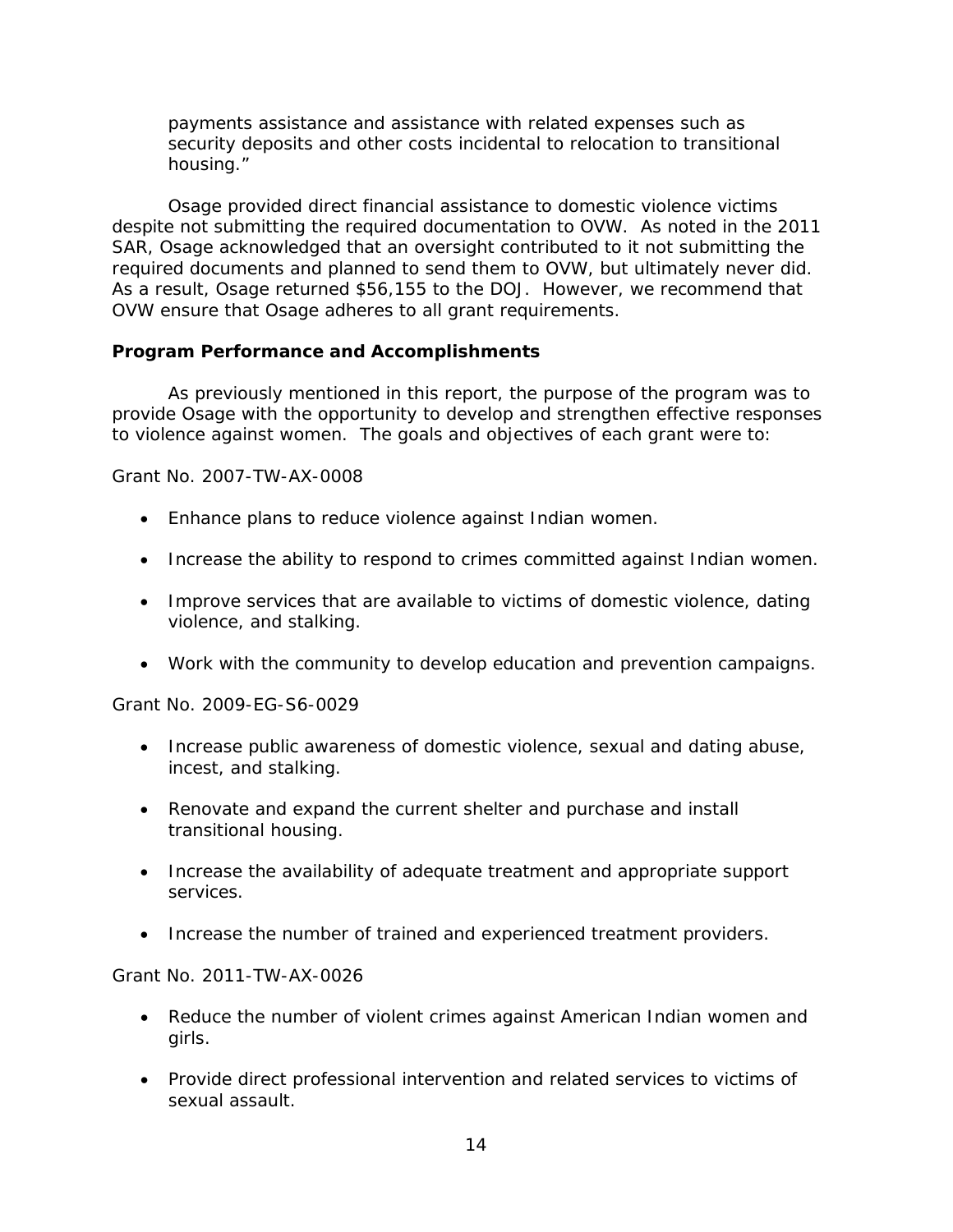- Assist victim's efforts to live safely.
- Increase public awareness.
- Hold perpetrators responsible for their criminal actions.

 AX-0026. However, since Osage did not maintain any documentation supporting We reviewed the grant documentation and interviewed Osage officials to determine whether the program goals were implemented. Although we could not verify all of the accomplishments from the progress reports, there was no indication that the goals were not being met for Grant Nos. 2007-TW-AX-0008 and 2011-TWprogrammatic achievements for Grant No. 2009-EG-S6-0029, we have no assurances that Osage was meeting its goals.

### **Post Grant End Date Activity**

 project period end date to close out the award. Award recipients must also provide reporting to the granting agency. We determined that two of the grants (Grant 28, 2012. We did not find any exceptions while verifying post end date activities. According to the OJP Financial Guide, all recipients have 90 days after the a financial reconciliation, make the final drawdown, and submit all required final Nos. 2007-TW-AX-0008 and 2009-EG-S6-0029) were closed prior to the start of our review. Grant No. 2007-TW-AX-0008 reached the project end date on June 30, 2011, with a closeout date of September 28, 2011. Grant No. 2009-EG-S6-0029 reached the project end date on June 30, 2012, with a closeout date of September We verified that the final FFRs and progress reports were submitted for both grants as required. Additionally, we reviewed the drawdown reports and determined that the last drawdowns were made within the 90-day closeout period. Finally, we reviewed the accounting records for each grant and determined that no expenditures were paid after the 90-day closeout period.

### <span id="page-18-0"></span>**Conclusion**

 whether the program goals and objectives were implemented. We examined The purpose of this audit was to determine whether reimbursements claimed under the grants were allowable, supported, and in accordance with applicable laws, regulations, guidelines, terms and conditions of the awards, and to determine Osage's accounting records, budget documents, financial and progress reports, and operating policies and procedures, and found:

- \$60,525 in unsupported salaries and fringe benefits;
- activity reports were not utilized for employees that split their time working on multiple grants and certifications were not used for employees that work solely on one grant at a time;
- \$99,526 in unallowable other direct costs;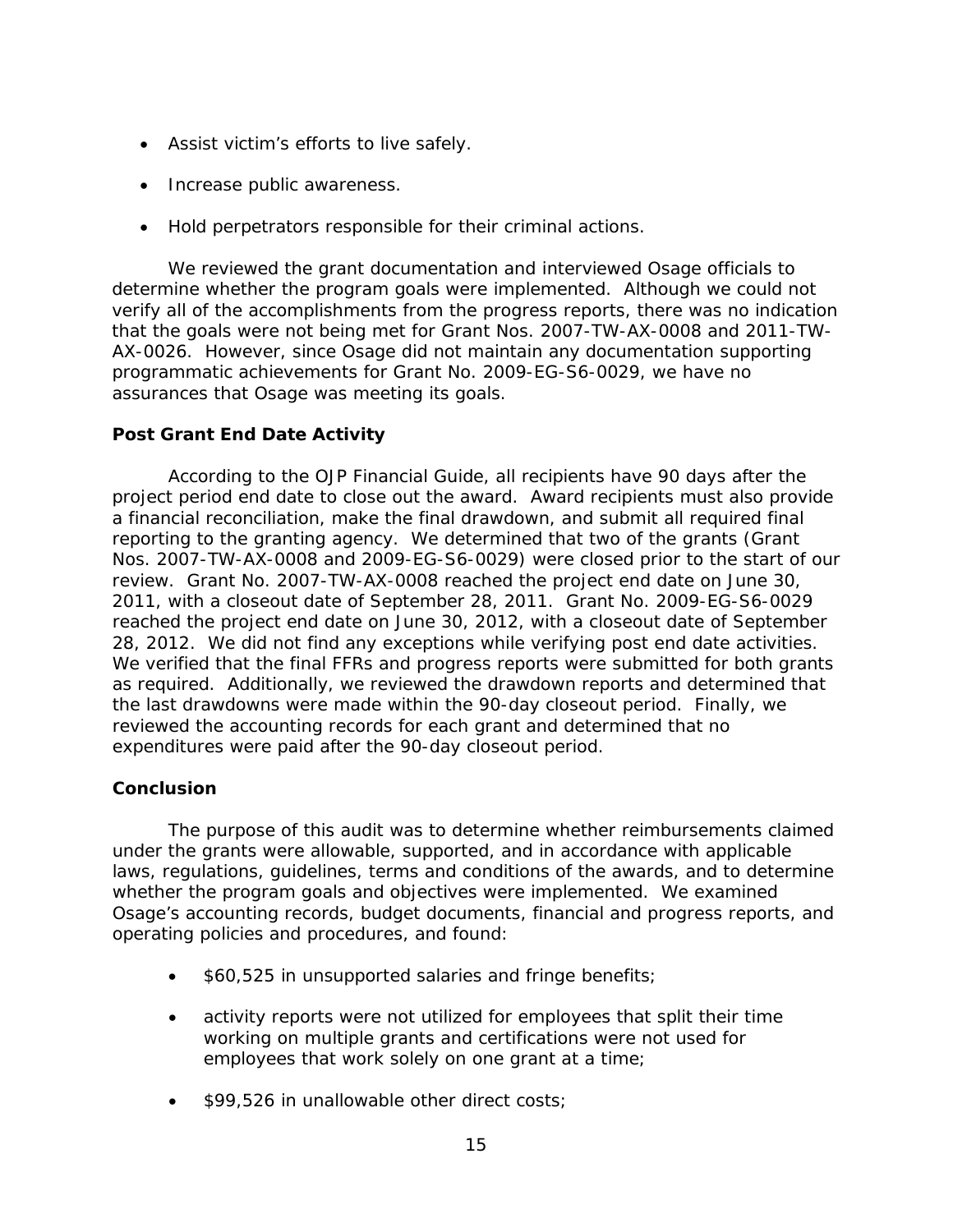- we could not verify 60 percent of progress report accomplishments, including the accomplishments noted on the Recovery Act reports;
- \$429,330 in unsupported programmatic costs for Grant No. 2009-EG-S6-0029;
- over half of the property tested was not included in the inventory system, we could not physically verify 39 percent of it;
- a special condition for one grant was not followed; and
- • goals and objectives for Grant No. 2009-EG-S6-0029 could not be confirmed.

### <span id="page-19-0"></span>**Recommendations**

We recommend that the OVW:

- 1. Remedy the \$60,525 in unsupported salaries and fringe benefits.
- 2. Remedy the \$43,371 in remaining unallowable other direct costs.
- 3. Remedy the \$373,175 in unsupported programmatic costs.
- 4. Ensure Osage maintains detailed records in order to provide accurate reporting for the program.
- included in the inventory system. 5. Ensure that Osage includes all property purchased with grant funds be
- 6. Ensure that Osage adheres to all grant requirements.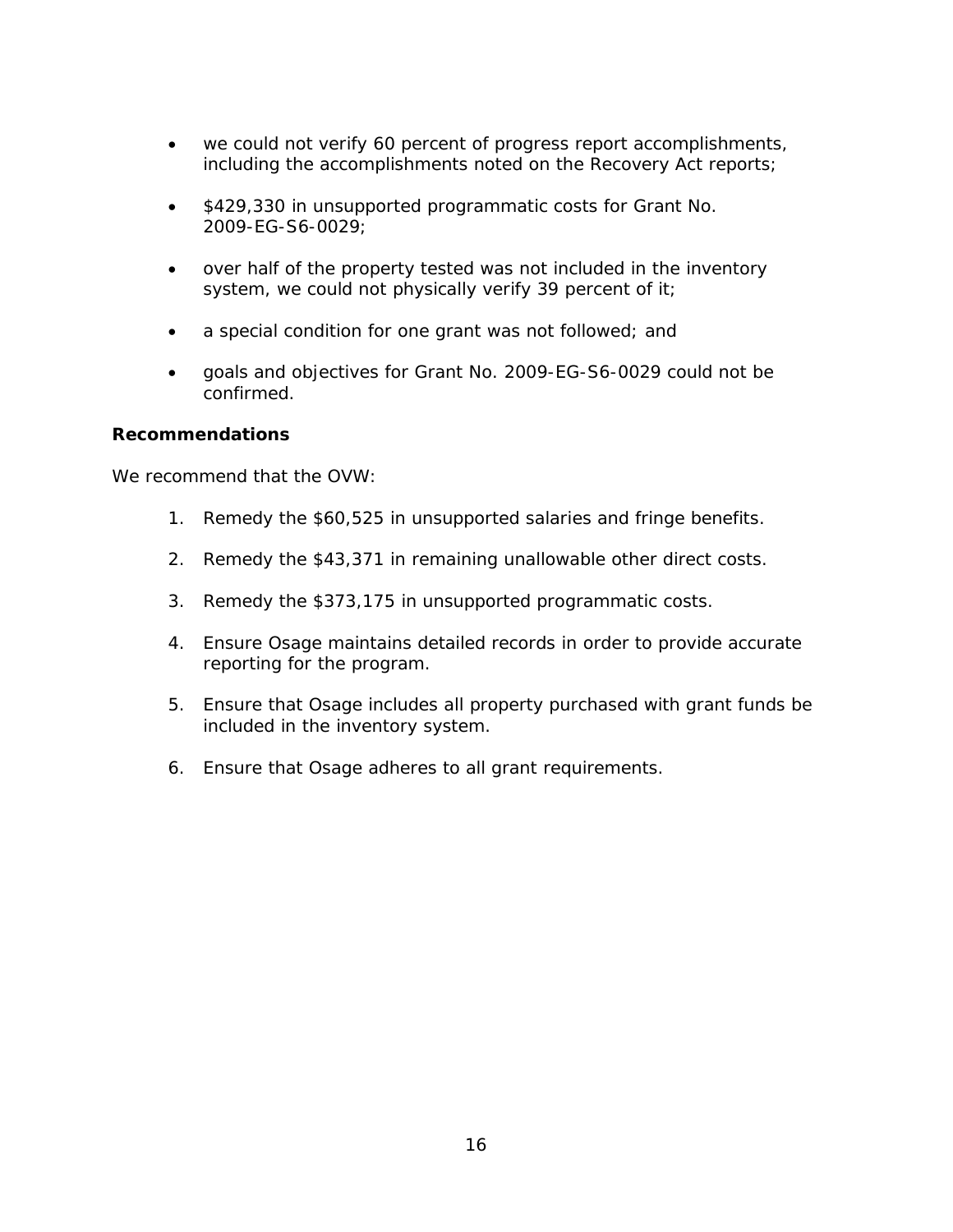### <span id="page-20-0"></span>**OBJECTIVES, SCOPE, AND METHODOLOGY**

<span id="page-20-1"></span> The objective of the audit was to assess performance in the key areas of grant management that are applicable and appropriate for the grants under review. awards. These areas included: (1) internal control environment; (2) drawdowns; (3) grant expenditures, including personnel and fringe costs; (4) budget management and control; (5) financial and progress reports; (6) program performance and accomplishments; (7) post grant end-date activities; (8) property management; and (9) grant requirements. We determined that program income, matching costs, and monitoring of subgrantees and contractors were not applicable to these

 audited against are contained in the Office of Justice Programs (OJP) Financial We tested compliance with what we consider to be the most important conditions of the grants. Unless otherwise stated in this report, the criteria we Guide, the Office on Violence Against Women (OVW) Financial Grants Management Guide, and the award documentation.

 beginning of the project period date for Grant No. 2007-TW-AX-0008, to May 12, Nos. 2007-TW-AX-0008, 2009-EG-S6-0029, and 2011-TW-AX-0026. Osage had drawn down a total of \$1,892,967 in grant funds as of March 24, 2014. Our audit concentrated on, but was not limited to, September 1, 2007, the 2014, the first day of our fieldwork. This was an audit of OVW Grant

We conducted this performance audit in accordance with generally accepted government auditing standards. Those standards require that we plan and perform the audit to obtain sufficient, appropriate evidence to provide a reasonable basis for our findings and conclusions based on our audit objectives. We believe that the evidence obtained provides a reasonable basis for our findings and conclusions based on our audit objectives.

 were grant expenditures (including personnel expenditures), financial reports, and In conducting our audit, we performed sample testing in three areas, which progress reports. In this effort, we employed a judgmental sampling design to obtain broad exposure to numerous facets of the awards reviewed, such as dollar amounts, expenditure category, or risk. However, this non-statistical sample design does not allow a projection of the test results for all grant expenditures or internal controls and procedures.

In addition, we evaluated internal control procedures, drawdowns, budget management and controls, program performance and accomplishments, property management, post grant end date activity, and compliance with grant requirements. However, we did not test the reliability of the financial management system as a whole, and reliance on computer based data was not significant to our objective.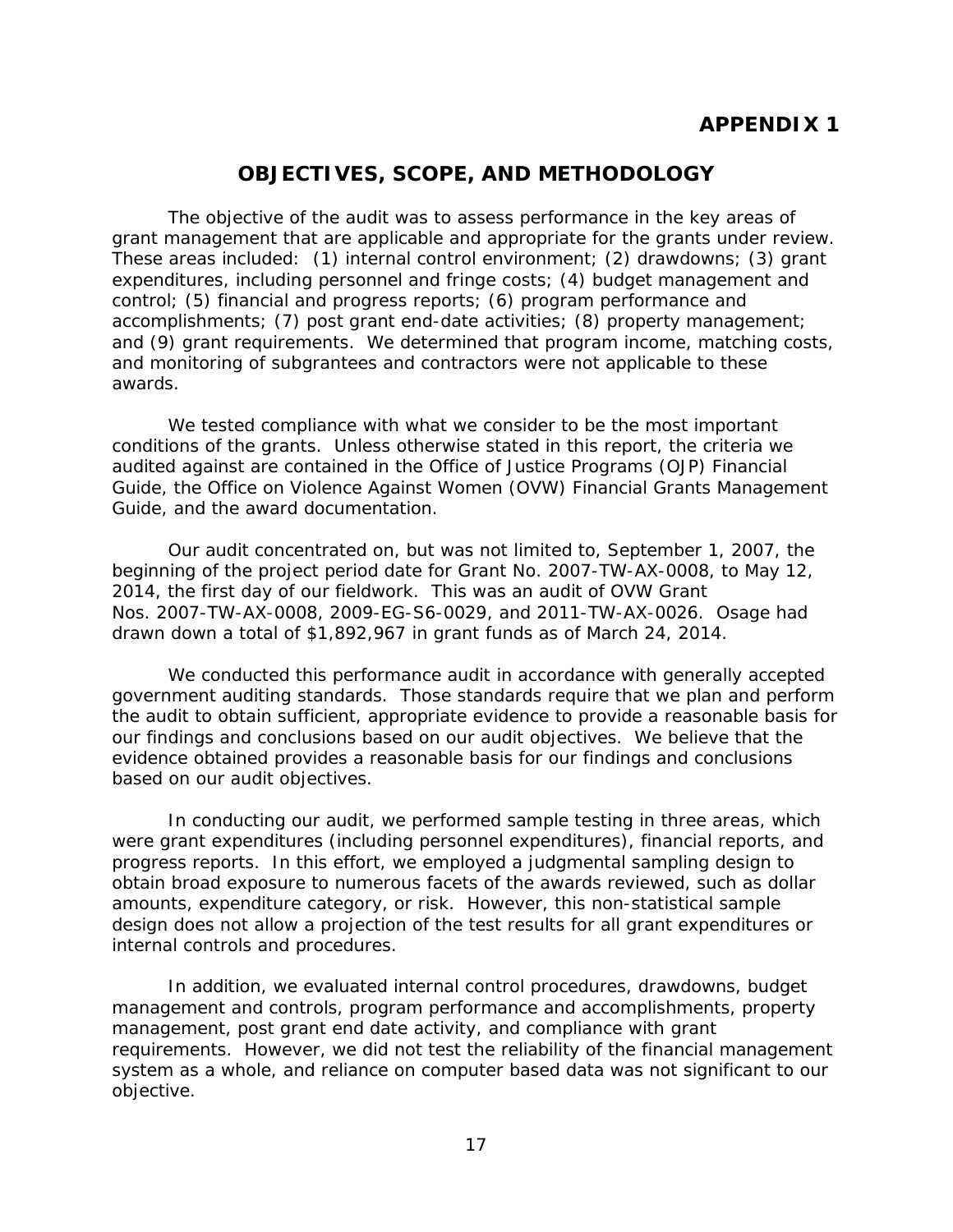### **SCHEDULE OF DOLLAR-RELATED FINDINGS**

<span id="page-21-1"></span><span id="page-21-0"></span>

| <b>DESCRIPTION</b>                    | <b>AMOUNT</b> | <b>PAGE</b> |
|---------------------------------------|---------------|-------------|
| Questioned Costs <sup>5</sup>         |               |             |
| Unallowable Other Direct Costs:       | \$99,526      | 9           |
| Total Unallowable:                    | \$99,526      |             |
| <b>Unsupported Personnel:</b>         | \$60,525      | 7           |
| <b>Unsupported Programmatic Costs</b> | \$429,330     | 12          |
| Total Unsupported:                    | \$489,855     |             |
| Total (Gross):                        | \$589,381     |             |
| Less Duplication <sup>6</sup> :       | (\$66, 829)   | 9           |
| Net Questioned Costs <sup>7</sup> :   | \$522,552     |             |

<span id="page-21-2"></span> $\overline{a}$ <sup>5</sup>*Questioned Costs* are expenditures that do not comply with legal, regulatory, or contractual requirements, or are not supported by adequate documentation at the time of the audit, or are unnecessary or unreasonable. Questioned costs may be remedied by offset, waiver, recovery of funds, or the provision of supporting documentation.

<span id="page-21-3"></span> $6$  Some costs were questioned for more than one reason. Net questioned costs exclude the duplicate amount.

<span id="page-21-4"></span> $7$  Osage returned \$56,155 to DOJ after reviewing its Recovery Act grant and finding that it did not adhere to Special Condition 21 of the grant requirements.<br>18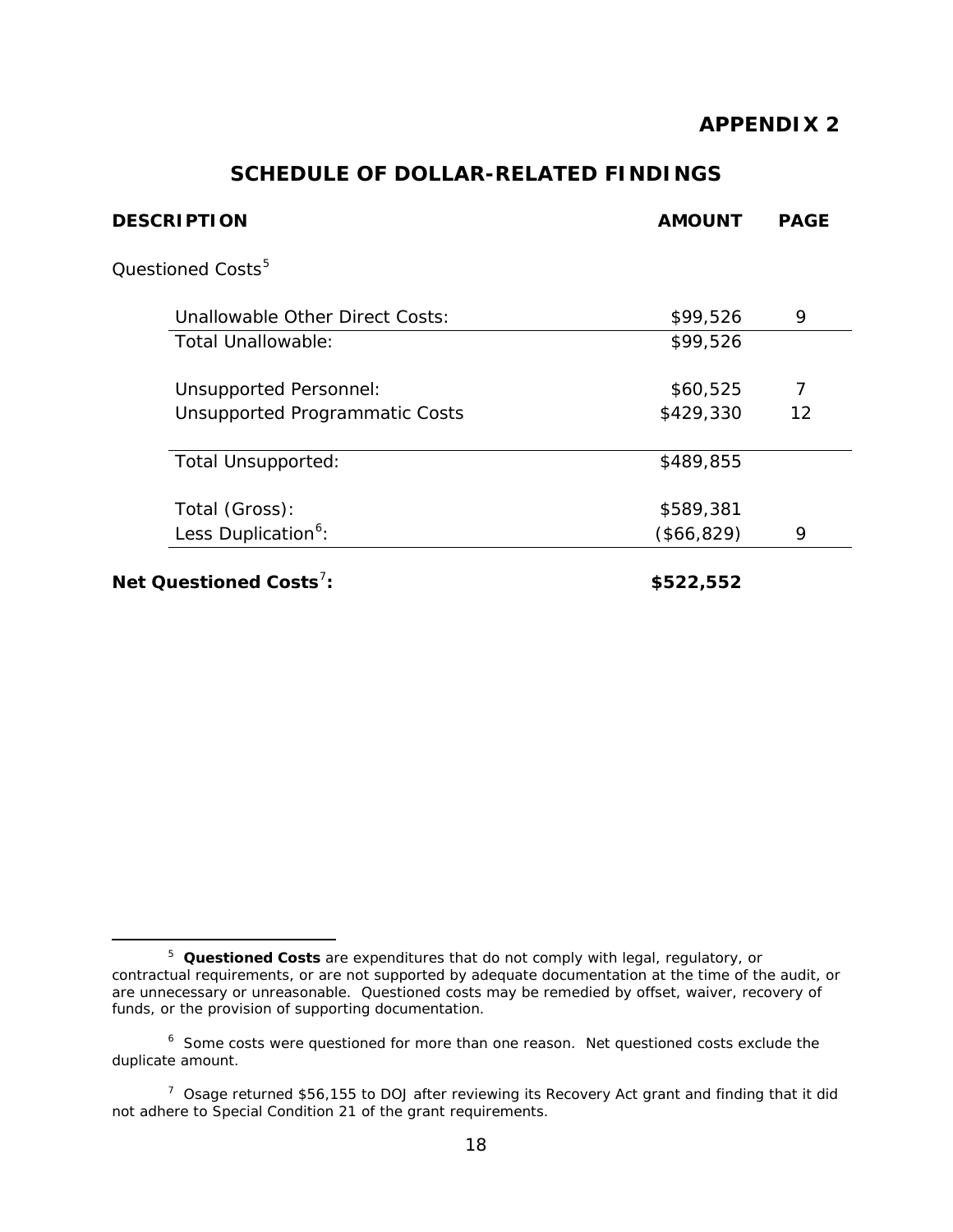### **AUDITEE RESPONSE**

<span id="page-22-1"></span><span id="page-22-0"></span>

Osage Nation Department of Treasury

> Callie Catcher Treasurer

December 9, 2014

U.S. Department of Justice Office of the Inspector General Denver Regional Audit Office 1120 Lincoln, Suite 1500 Denver, CO 80203

RE: Draft Audit Report on Office of Violence Against Women Grants to Osage Nation

Thank you for the opportunity to respond to the draft audit report of Osage Nation Grants from the Office of Violence against Women issued by your office. The Nation's responses to each of the major issues identified in the draft report are outlined below:

#### **Certified Time Sheets**

Osage Nation has implemented the time sheet certifications for all federal programs. In addition, prior to converting to an electronic time system, the Nation utilized a timesheet which, although it did not contain the required certification language, the timesheet required employee and supervisor approval signatures. After implementation of the electronic time system, approvals were done electronically. The Nation is requesting that the questioned costs be removed due to the actions taken by the Nation and due to the use of timesheets.

#### Property Inventory

The Nation is in the process of implementing a new property inventory system. Due to turnover in staffing, some of the property was not located during the audit and steps are being taken to correct the situation. The Nation previously repaid \$56,155 in improper costs related to property which were identified internally and voluntarily repaid based on an internal audit of the program.

#### Client Files

The Nation did maintain client files for the grant in question as evidenced by the Nation's internal audit review of the program. Unfortunately, due to staffing turnover and the move of the program into new facilities, the files were not located during the audit. The Nation is requesting more time to address this issue. The Nation will be working with the Office of Violence Against Women program officer assigned to the grant to remedy this finding.

> 627 Grandview· Pawhuska, Oklahoma 74056 Telephone 918-287-5357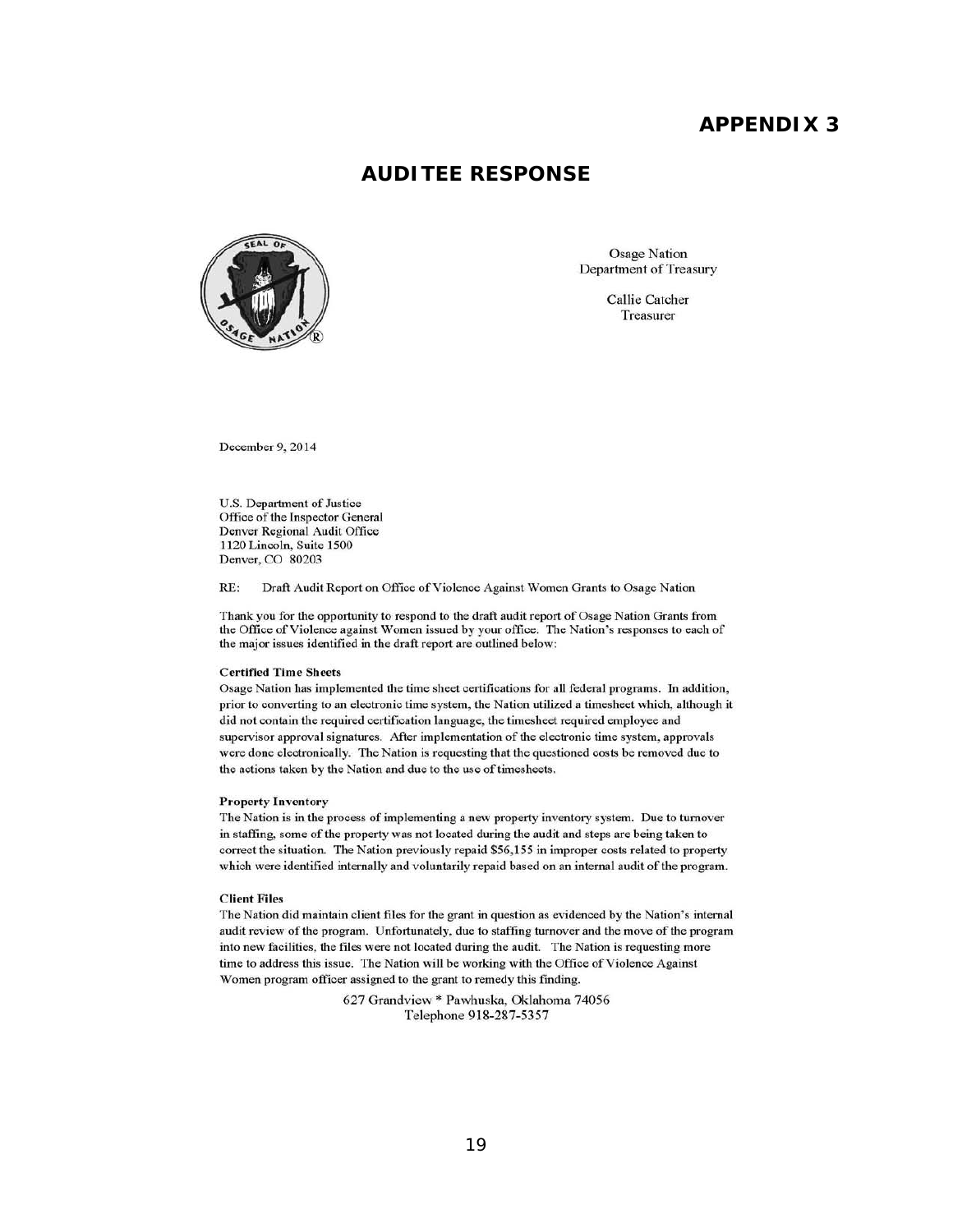<span id="page-23-0"></span>The current administration of Osage Nation is committed to ensuring compliance with grant requirements and related federal regulations. As stated in the audit report, the Nation identified the original issues and voluntarily repaid funds based on an internal audit of the program. I look forward to working with the Office of Violence Against Women to remedy the findings and questioned costs contained in the draft audit report.

Sincerely,

Callie Catcher, Treasurer

cc: Geoffrey Standing Bear, Principal Chief Johnny Williams, Division Leader Michael Lewis, Controller Jason Zaun, Chief of Staff Brook Ashlock, Program Director Sondra Lytle, Accountant Lorraine Edmo, DOJ-OVW Darla Simms, DOJ-OVW

> 627 Grandview· Pawhuska, Oklahoma 74056 Telephone 918-287-5357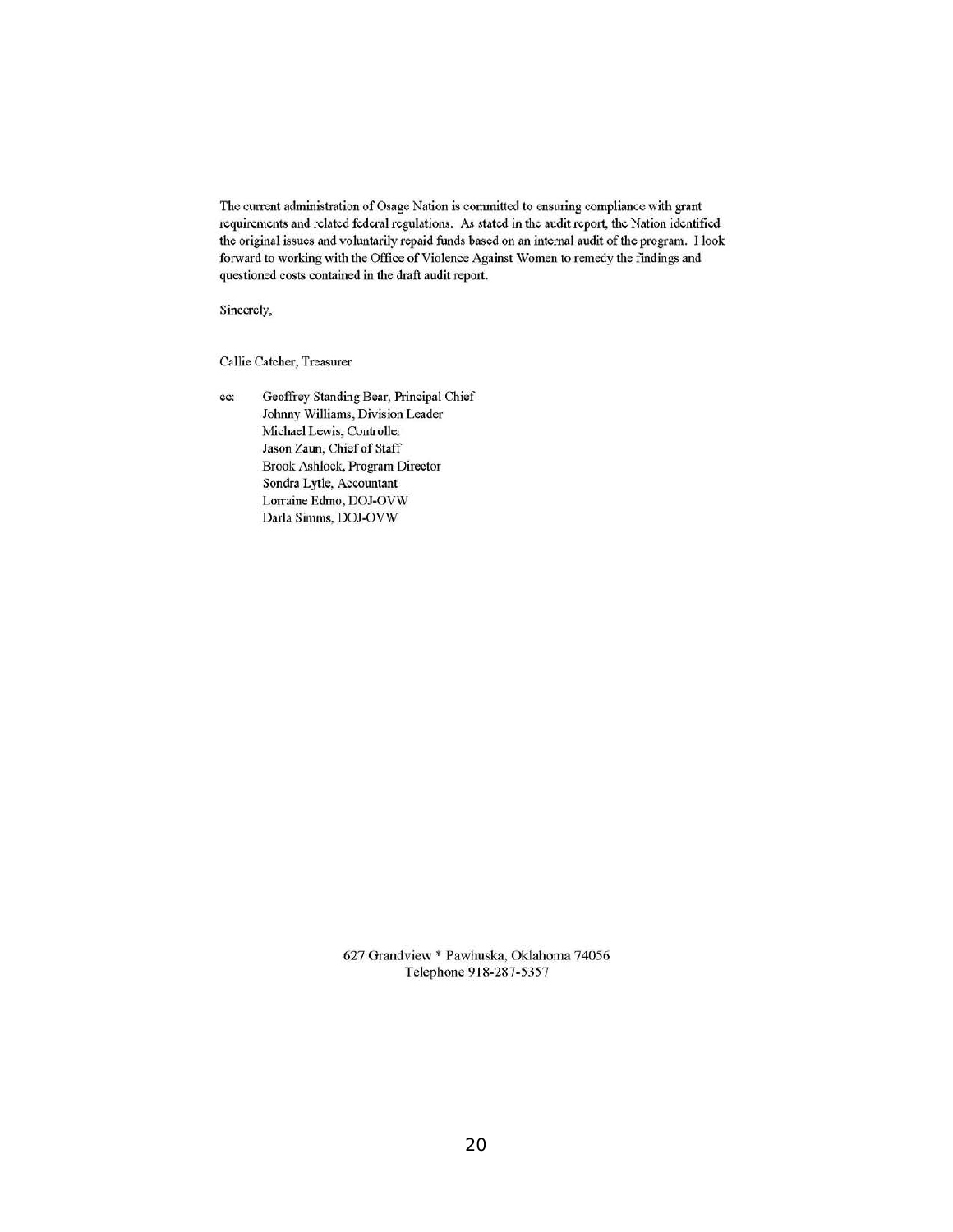### <span id="page-24-0"></span>**OFFICE ON VIOLENCE AGAINST WOMEN RESPONSE**

|                   | <b>U.S. Department of Justice</b><br>Office on Violence Against Women<br>Washington, D.C. 20530                                                                                   |
|-------------------|-----------------------------------------------------------------------------------------------------------------------------------------------------------------------------------|
|                   | December 12, 2014                                                                                                                                                                 |
| <b>MEMORANDUM</b> |                                                                                                                                                                                   |
| TO:               | David M. Sheeren<br>Regional Audit Manager<br>Denver Regional Audit Office                                                                                                        |
| FROM:             | Bea Hanson<br><b>Principal Deputy Director</b><br>Office on Violence Against Women<br>Rodney Samuels<br><b>Audit Liaison/Staff Accountant</b><br>Office on Violence Against Women |
| <b>SUBJECT:</b>   | Draft Audit Report - Audit of the Office on Violence Against<br>Women Grants Awarded to the Osage Tribe of Oklahoma                                                               |

This memorandum is in response to your correspondence dated November 18, 2014 transmitting the above draft audit report for the Osage Tribe of Oklahoma. We consider the subject report resolved and request written acceptance of this action from your office.

The report contains six recommendations that include \$433,700 in unsupported costs and \$43,371 in unallowable costs. The Office on Violence Against Women (OVW) is committed to working with the grantee to address each recommendation and bring them to a close as quickly as possible. The following is our analysis of the audit recommendations.

#### 1. Remedy the \$60,525 in unsupported salary and fringe benefits.

OVW does agree with the recommendation. We will coordinate with Osage to remedy the \$60,525 in unsupported salary and fringe benefits.

#### 2. Remedy the \$43,371 in remaining unallowable other direct costs.

OVW does agree with the recommendation. We will coordinate with Osage to remedy the \$43,371 in remaining unallowable other direct costs.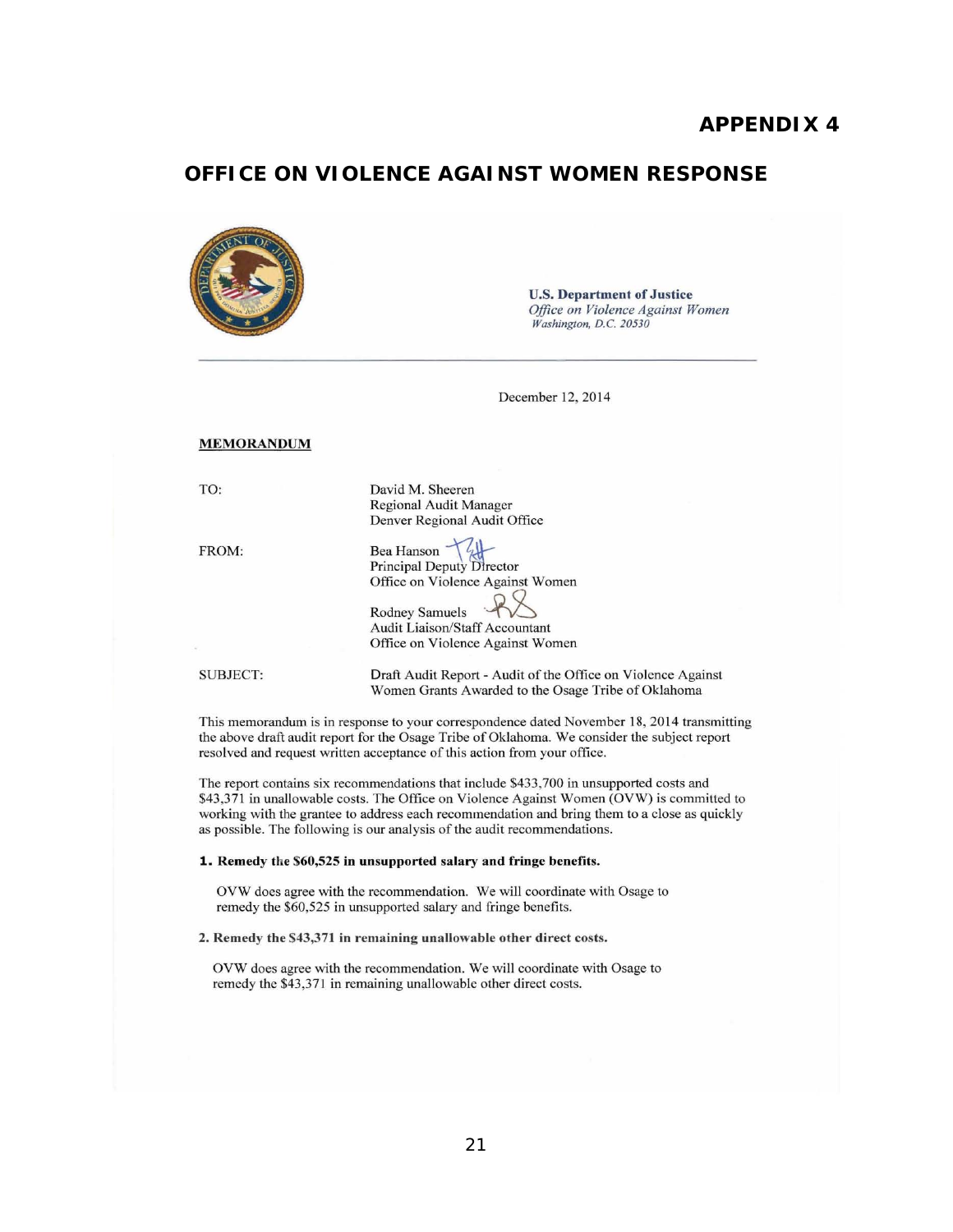#### 3. Remedy the \$373,175 in unsupported programmatic costs.

OVW does agree with the recommendation. We will coordinate with Osage to remedy the \$373,175 in unsupported programmatic costs.

#### 4. Ensure Osage maintains detailed records in order to providc accurate reporting for the program.

OVW does agree with the recommendation. We will coordinate with Osage to **ensure Osage maintains detailed records in order to provide accurate reporting for the**  program.

#### 5. Ensure that Osage includes all property purchased with grant funds be included in the inventory system.

**OVW docs agree with the recommendation. We will coordinate with Osage to**  ensure that they Osage includes all property purchased with grant funds be included in the **inventory system.** 

#### 6. Ensure that Osage adheres to all grant requirements.

OVW does agree with the recommendation. We will coordinate with Osage to ensure that Osage adheres to all grant requirements.

We appreciate the opportunity to review and comment on the draft report. If you have any questions or require additional information, please contact Rodney Samuels of my staff at (202) 514-9820.

**cc Donna Simmons Associate Director, Grants Financial Management Division**  Office on Violence Against Women (OVW)

Louise M. Duhamel, Ph.D. **Acting Assistant Director**  Audit Liaison Group **Justice Management Division** 

**Lorraine Edmo**  Program Specialist Office on Violence Against Women (OVW)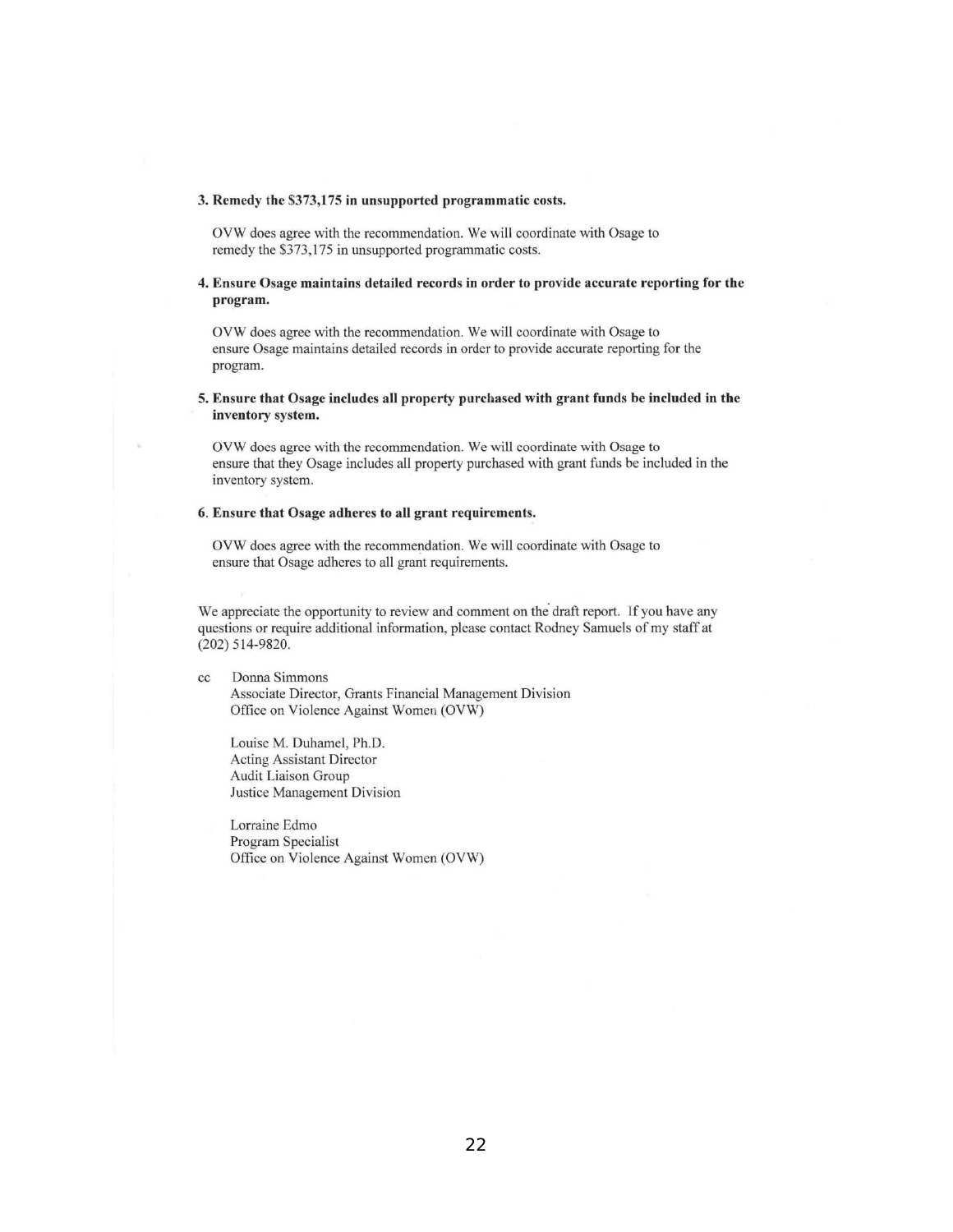### <span id="page-26-2"></span><span id="page-26-1"></span><span id="page-26-0"></span>**OFFICE OF THE INSPECTOR GENERAL ANALYSIS AND SUMMARY OF ACTIONS NECESSARY TO CLOSE THE REPORT**

 included as Appendix 4 of this final report. The following provides the OIG analysis The Office of the Inspector General (OIG) provided a draft of this audit report to the Osage Nation of Oklahoma (Osage) and the Office on Violence Against Women (OVW). Osage's response is included as Appendix 3 and OVW's response is of the responses and a summary of actions necessary to close the report.

#### **Recommendation:**

### **1. Remedy the \$60,525 in unsupported salaries and fringe benefits.**

 salaries and fringe benefits. Osage officials stated that it has implemented Resolved. OVW agreed with our recommendation, and stated in its response that it will coordinate with Osage to remedy the \$60,525 in unsupported timesheet certifications for all federal programs. In addition, timesheets require both employee and supervisor approval signatures. Osage is requesting that the questioned costs be removed due to the actions taken and the use of timesheets.

The OIG acknowledges that Osage has implemented both certifications and timesheets that track employee time spent working on multiple projects.

This recommendation can be closed when we receive documentation demonstrating that OVW has remedied the \$60,525 in unsupported salaries and fringe benefits.

### **2. Remedy the \$43,371 in remaining unallowable other direct costs.**

 unallowable other direct costs. Osage officials stated that it previously repaid Resolved. OVW agreed with our recommendation, and stated in its response that it will coordinate with Osage to remedy the \$43,371 in remaining \$56,155 in improper costs which were identified internally and voluntarily repaid based on an internal audit of the program.

This recommendation can be closed when we receive documentation demonstrating that OVW has remedied the \$43,371 in unallowable other direct costs.

### **3. Remedy the \$373,175 in unsupported programmatic costs.**

 programmatic costs. Osage officials stated that they did maintain client files Resolved. OVW agreed with our recommendation, and stated in its response that it will coordinate with Osage to remedy the \$373,175 in unsupported for the grant in question as evidenced by its internal audit review of the program. However, due to staffing turnover and the move of the program into new facilities, the files were not located during the audit. Osage is